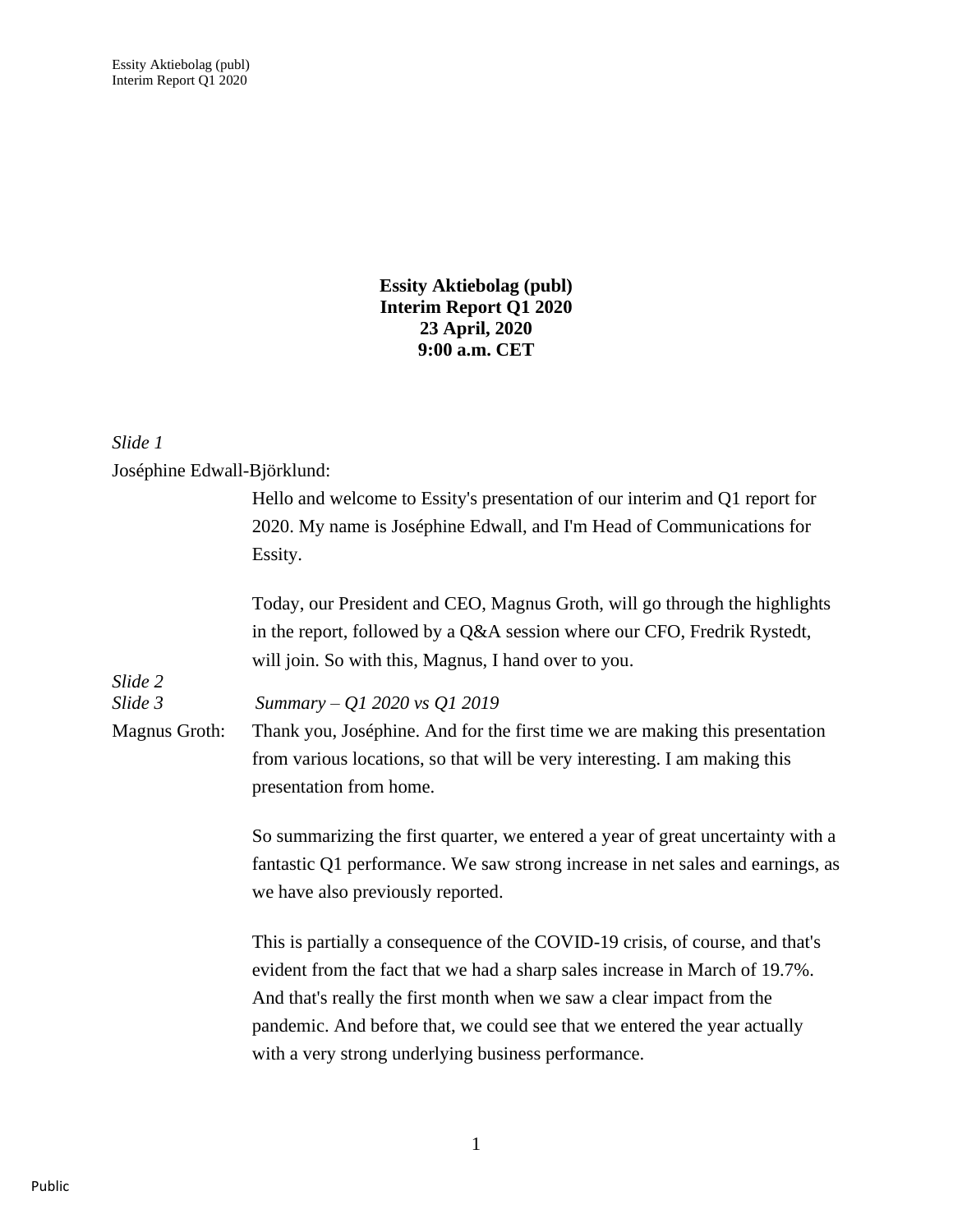So gaining shares in more markets and categories than we've done previously and with a very strong innovation and launch program ahead of us. So we had a good start and then there was further strengthened by the impact from the pandemic. This resulted in higher volumes, better mix and cost savings in all areas.

We saw lower prices in one business area, Consumer Tissue, but higher prices in Personal Care and Professional Hygiene. And we also had lower raw materials and energy costs in all our three business areas that had a big impact on gross margin, a positive impact.

In the first quarter, we saw increased sales and marketing costs compared to last year, partly to support the ambitious launch and growth program that we have, but also due to low numbers comparatively last year. Just looking at some of the numbers here, to the right, operating cash flow was twice of last year at SEK 4.481bn. And earnings per share, almost doubled as well to SEK 4.61 per share.

*Slide 4 Increased Sales and Profitability* And even though this was an exceptional quarter and March an exceptional month, we have been on a positive trend now for some time, as is evident from this slide, which shows the quarterly development over the last couple of years.

*Slide 5 Net Sales – Q1 2020 vs Q1 2019* Net sales increased with 10% and organic net sales with 7.8%. And as you can see here, volume accounted for 5.9% of the increase. And starting with Personal Care, we saw volume growth in all categories, except for Medical. And in Consumer Tissue, we had very high sales growth in Europe, in Latin America, and significantly lower sales in China with Vinda due to the fact that they are at a different phase, as you know, of the pandemic.

> And in Professional Hygiene, finally, we had higher sales in Europe, Latin America and not least in North America and for the same reason, lower sales in China. So a very positive volume development, which also actually, we will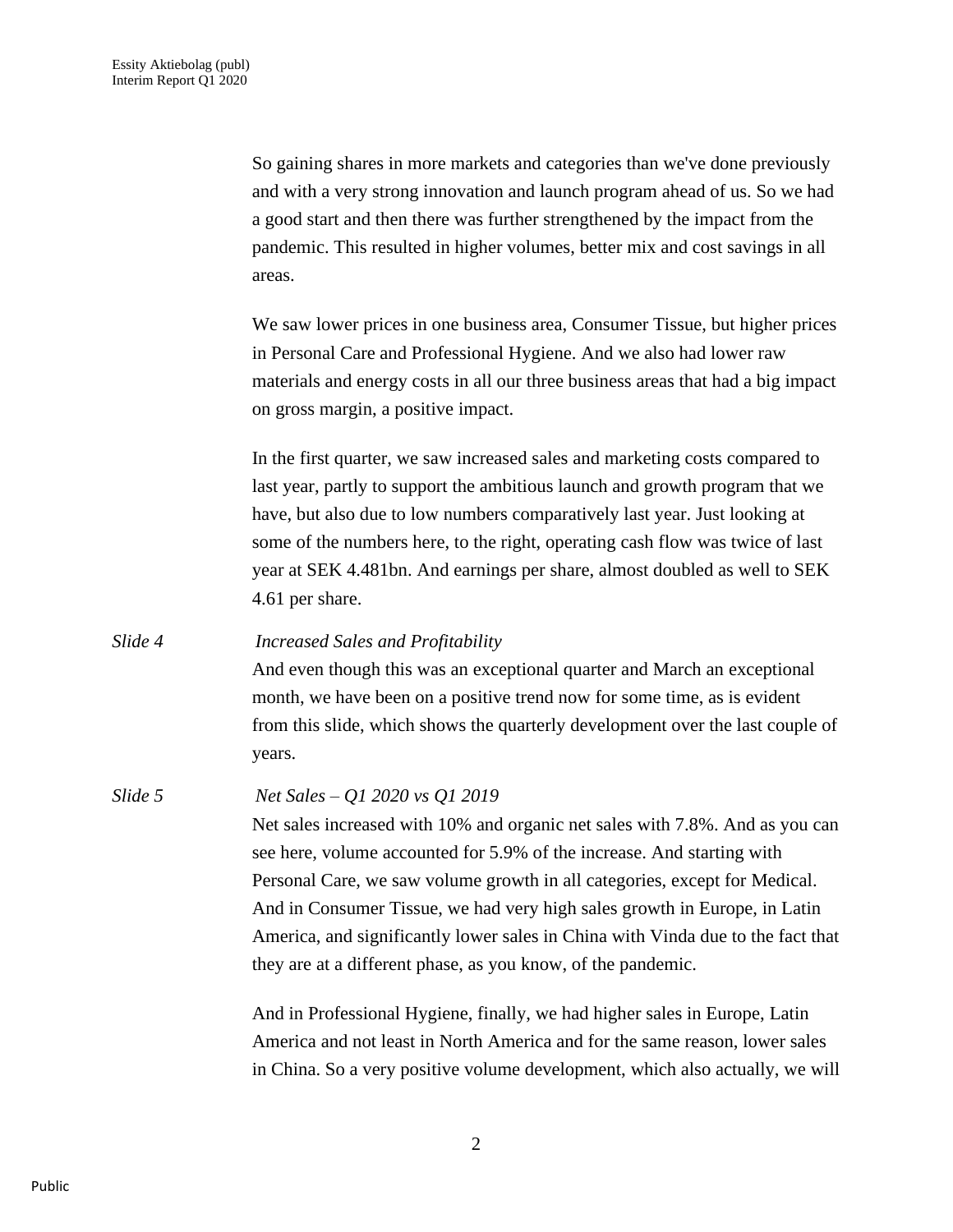talk about that on the next slide, has a positive fixed cost absorption with a positive impact on the margins in this quarter.

Moving over to price/mix. All business areas, again, had a positive price/mix. And the only category with lower price is Consumer Tissue in Europe and China to the extent that we have previously communicated. So small negative impact there.

The divestment is -- the divestment we did last year in Turkey, a joint venture, which is part of our Cure or Kill program. And then we had a positive impact by the weakening of the Swedish krona.

*Slide 6 Adjusted EBIT Margin1) – Q1 2020 vs Q1 2019*

Moving over to adjusted EBITA margin. We decided to present in a slightly different format this year, focusing on the impact on gross profit margin, which increased by 560 basis points. And the majority of that comes from lower raw material and energy costs, 470 basis points. And out of those 470 basis points, a large part is pulp prices, but also recycled fiber and oil-based materials were lower in the quarter and energy.

We had a very good start to the year when it comes to savings in cost of goods sold with SEK 260m. And this is, to a large extent, from raw material savings and raw material rationalization.

So we're happy that we can continue to work with savings even when our facilities are operating flat out and when they're more or less closed to different types of new projects since we are focusing on keeping the staff safe in the plants and the machines running. And as you know, our ambition for the year is to have COGS savings of between SEK 500m to SEK 1bn. So it's a good start, and we see more opportunities going forward.

Moving over then to A&P. We have a negative impact of 30 basis points. This is partly because we had a tough comparison with last year when we had very low A&P of 4.9% to sales. This year, it's more normal, 5.2%.

And a slight positive impact from SG&A. And again, SG&A and some other parts of our costs are, of course, positively absorbed by higher sales, so the

3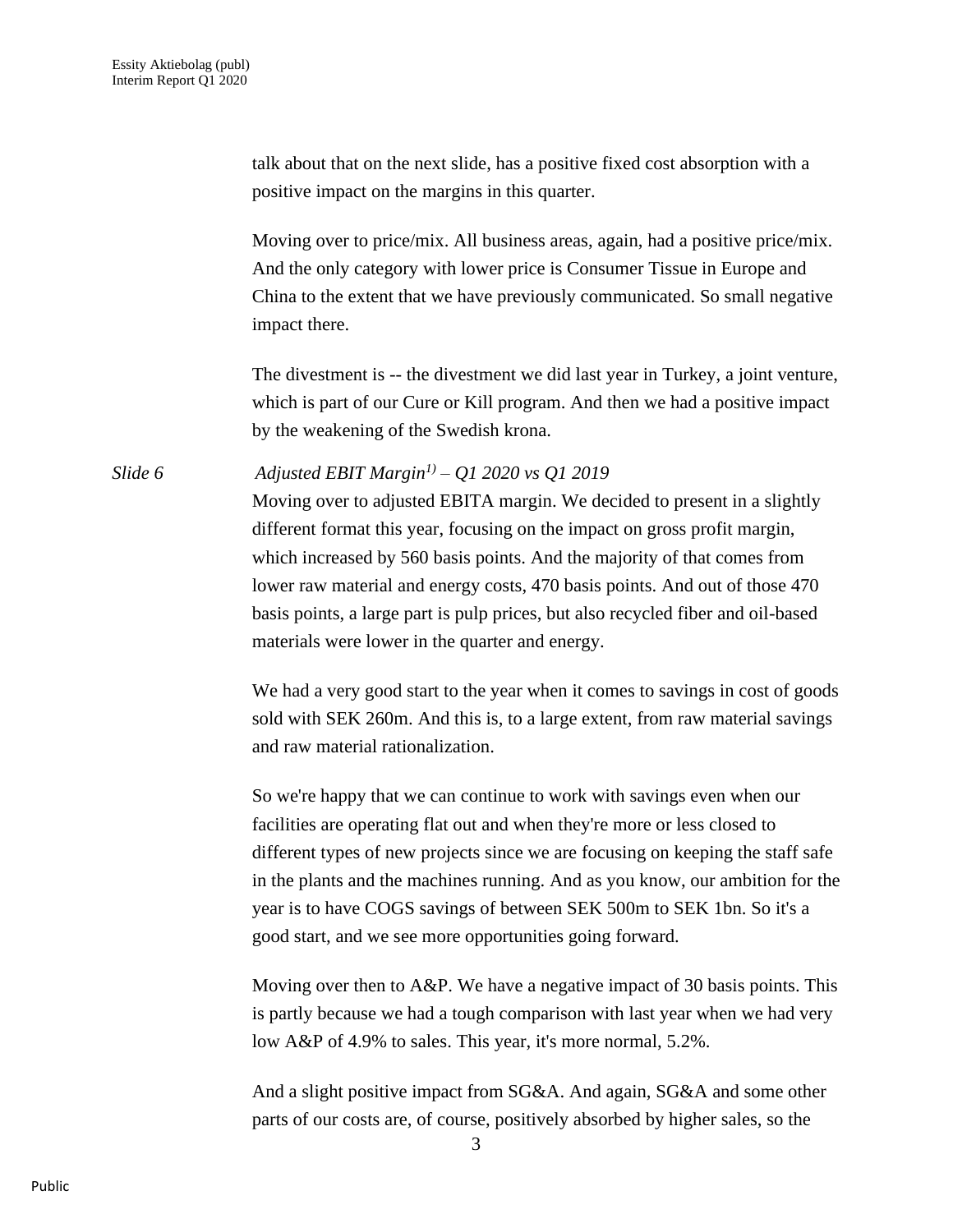extremely high sales in this quarter has also added to margins in this picture here.

### *Slide 7 Raw Material Development*

Then, moving over to raw material development. After a long period now of declining prices, we're starting to see, as is evident from the graphs here, that price starting to level out or even increase slightly.

So starting then with the usual outlook for the next quarter, quarter two, and starting with what we foresee a quarter over last year's quarter, we expect to have lower raw material costs in Personal Care and lower raw material costs in Professional Hygiene in the second quarter compared to the same quarter last year.

And in Consumer Tissue, we expect to see significantly lower raw material costs in the second quarter compared to the same quarter last year, even though there is a negative impact from currency in all the three business areas.

Then, comparing sequentially. So Q2, this year, compared to Q1 that we said behind us, we expect to see higher raw material costs in Personal Care and a negative currency transaction effect, even though we see slightly lower costs for oil-based materials. So this means that we expect higher fluff pulp prices.

For Consumer Tissue, we expect higher raw material costs and also negative currency effect and the same for Professional Hygiene. So as is also evident again from the graphs, there is a slight increase now in pulp prices, while when it comes to energy, and there's also a seasonal effect, we foresee slightly lower energy costs sequentially, but also compared to last year's second quarter.

### *Slide 8 Innovations – Q1 2020*

And in spite of everything that's going on, we focus on innovations and the long-term importance of hygiene and health. And of course, this is just increasing with what we are experiencing now.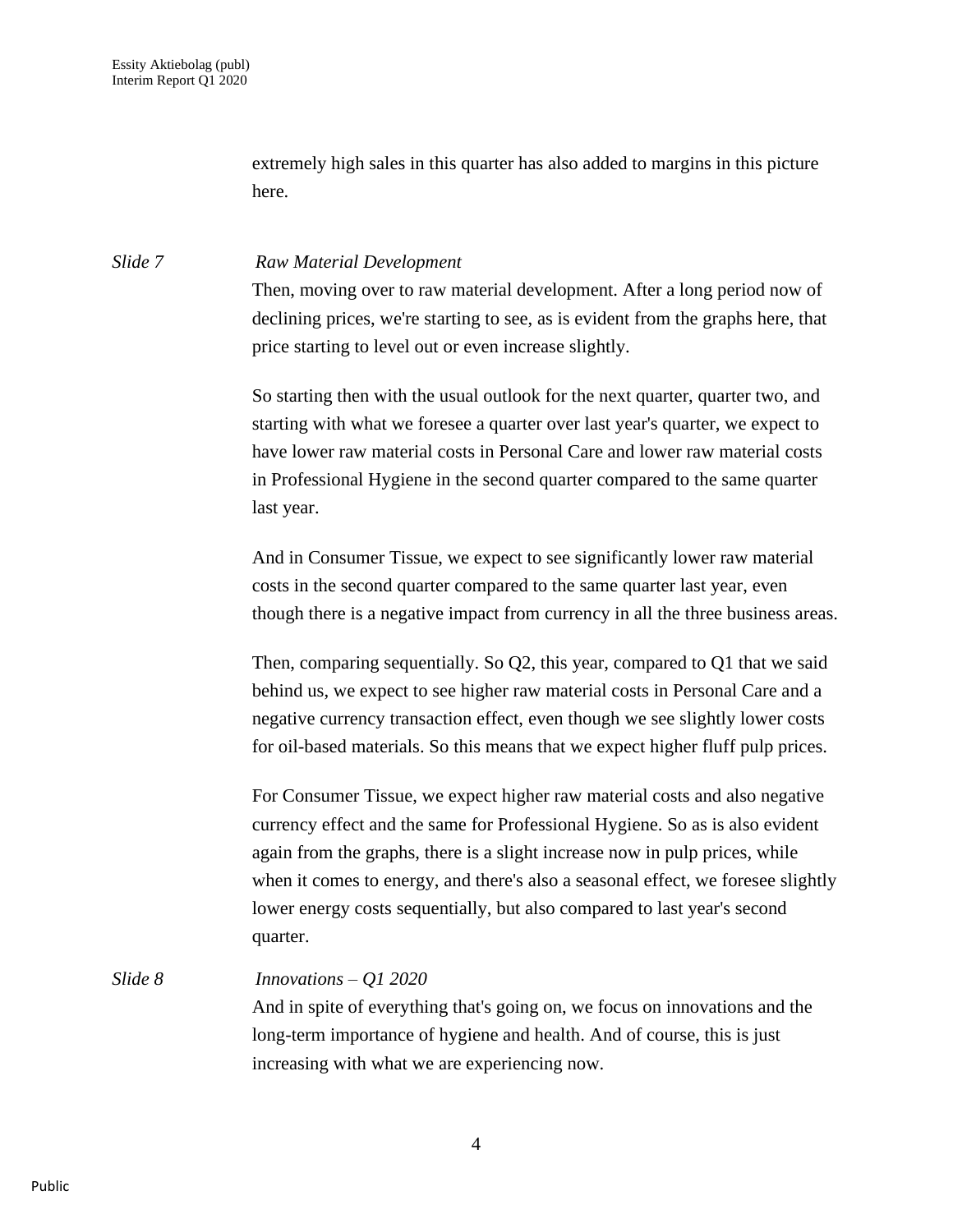And here are some examples, starting to the left there with the new phase of TENA, a much more modern, more feminine. Here are some examples of a new black TENA liner and also a fully breathable liner that we're launching now, adding to our already very strong inco retail portfolio.

When it comes to wound care, we completely modernized our Leukoplast brand last year, and we are adding products in the skin sensitive range, which is important, especially for older skin. And here's an example of a product that is managing or reducing the amount of bacteria. It's waterproof, but also skin sensitive in the adhesive.

Then, moving right, we have two innovations that are both focused on sustainability. And of course, that remains as important as ever before.

So starting with the feminine brands, in the middle there, we are making new claims on pack that all our paper-based packaging will now be based on recycled fiber, and our plastic packaging will have at least 50% of the plastic coming either from recycled fiber or plastics that has come from renewable sources. So that's a strong claim when it comes to sustainability.

And Tempo, where we have changed the plastic that's usually in the opening of these facial boxes to paper, so that the package is 100% paper going on.

And then, of course, to the right, we have moved extremely quickly, maybe quicker than ever before, in adding a completely new category, starting to produce face masks in China and now also in Sweden and eventually also in Mexico and in North America.

And initially, we're doing this to protect our own employees, but we see that there's a large demand from the health care sector, and we believe that there could eventually also be opportunities in retail, and this is something we're looking into currently.

*Slide 9 Personal Care – Q1 2020 vs Q1 2019* Now moving over to the three different business areas, starting with Personal Care. Organic net sales increased 8.8%, a combination of volume and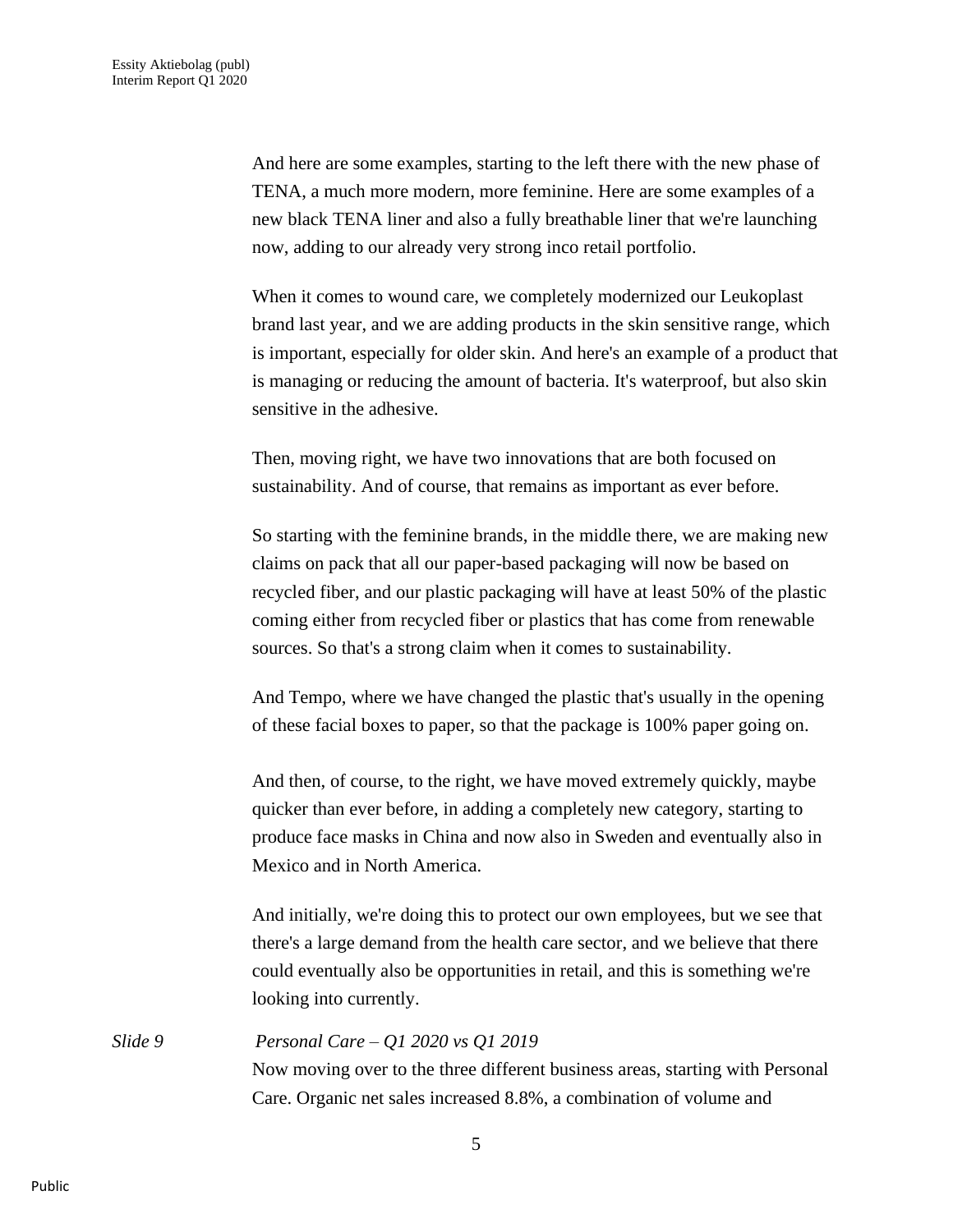price/mix. And as in the other business areas, a very sharp sales increase of 17%. So the stocking up or stockpiling that we saw was not only related to Consumer Tissue or toilet tissue, we also actually saw stockpiling in Feminine, in Baby Care and in Incontinence Care.

So in all categories, except Medical, resulting in higher volumes, higher prices, better mix and cost savings with the exception of Medical. And as you can see down in the right-hand corner of this slide, we had around zero growth from Medical Solutions.

And we started out very strongly the first couple of months of the year. And then actually, this is the category that is negatively impacted by COVID-19. The reason is that we're active in three different subcategories, as you know, and two of them are adversely affected by the ongoing crisis.

First of all, when it comes to compression, our customers, consumers, are not able to reach the medical device stores, the health care centers or the hospitals where they need to go to fit new compression garments. So that has a negative impact on the compression part of the business.

And when it comes to orthopedic soft goods and the orthopedics part of the business, which is also approximately 1/3 of Medical, that's negatively affected by the fact that people are staying home, which means that they are not becoming injured to the extent that they normally are in sports or because of age or for other reasons, while the third part of Medical Solutions, wound care, is relatively stable and not influenced by the ongoing pandemic. And we expect, of course, this negative impact to continue now in the coming quarters.

Lower raw material costs, as I already explained, we have that in all the three business areas and also higher distribution costs in all three areas. This is related just to added complexity of border crossings and difficulties in rush orders, for instance, to some retailers in order to cope with very high demand and managing service levels. We also have increased sales and marketing costs behind innovation.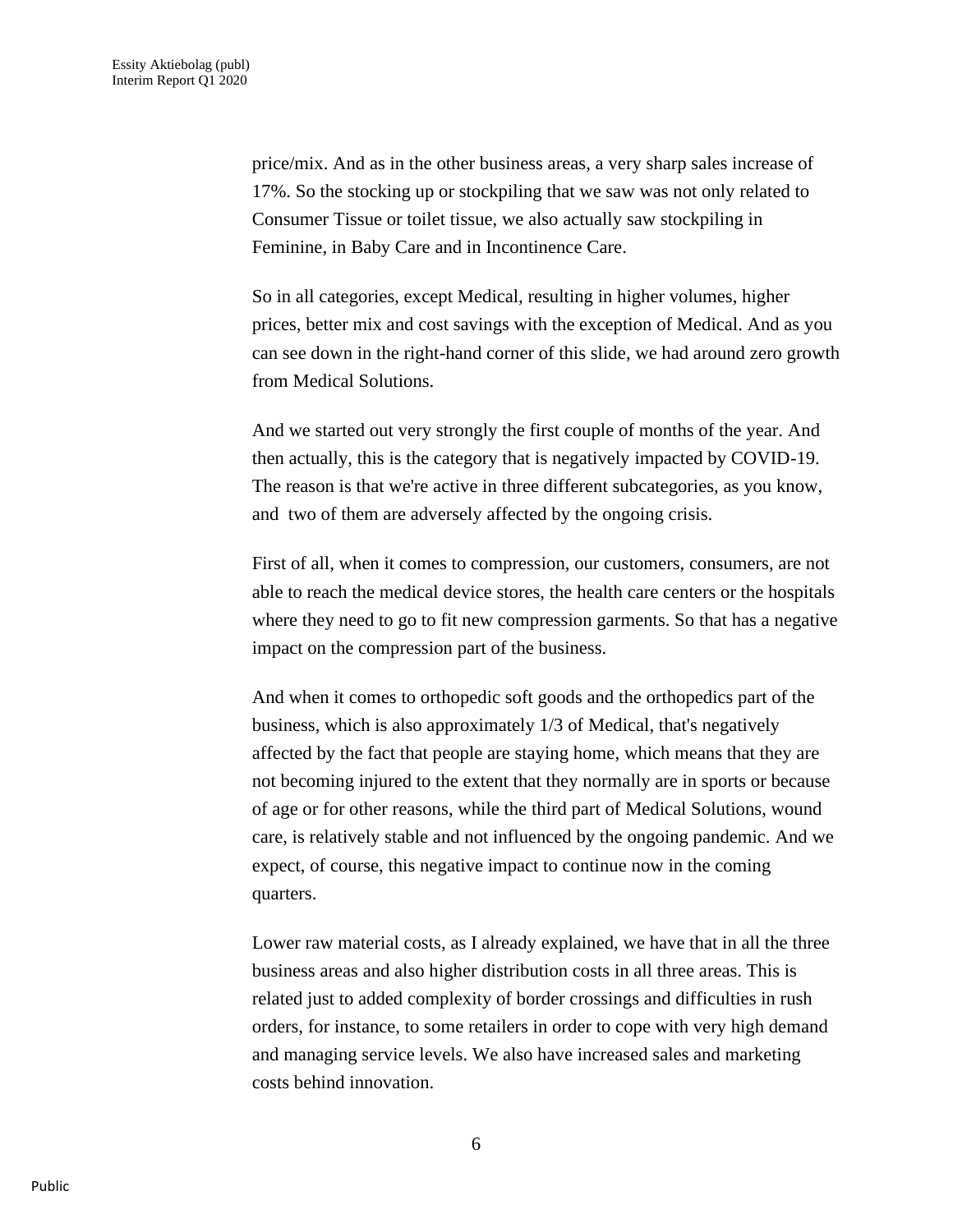And in addition, due to the medical device regulations that was supposed to come into play now in May, this is postponed by one year. We just heard this morning. It really doesn't influence Essity. We were well prepared for actually, managing these regulations already this year.

Then, on a very positive note, after a couple of years of focusing on organic growth, we acquired two very important companies, ABIGO Medical, that is the provider of the technology for our advanced wound care products.

And in itself, a very successful and rapidly growing wound care company based in Sweden. And a small technology company, Novioscan, based in Holland, which we see as an important technology development in managing incontinence or continence.

Looking, maybe just one final comment on this page, on Fem Care, I just want to underline, you can see the growth there of 15.5%. And we have been growing share in most markets and most parts of Feminine now for a number of years. And this last quarter, we actually grew in every market where we are present. And I don't think that ever happened before. So continue to have a great momentum in Feminine Care.

# *Slide 10 Consumer Tissue – Q1 2020 vs Q1 2019* Moving over to Consumer Tissue. Organic net sales increased by 4.3%, which

looks very strange considering the stockpiling that we've been seeing. But of course, this is explained by the completely opposite picture you see down in the right-hand corner to what we're used to, where mature markets grew by 8.9%, and this is the stock up that I mentioned, while the emerging markets had two very opposite impacts. Latin America had a fantastic quarter, growing really nicely, but this was completely offset by Vinda and Asia, which declined by nearly 13%. So that explains the total growth of 4.3%.

The impact on adjusted EBITA is nearly a doubling from SEK 1bn to over SEK 2bn. And again, there are some positive absorption effects here where we had very high volumes like in Europe, for instance, and a huge impact on EBITA margin also positively up to 16.0%. Of course, this was very much

7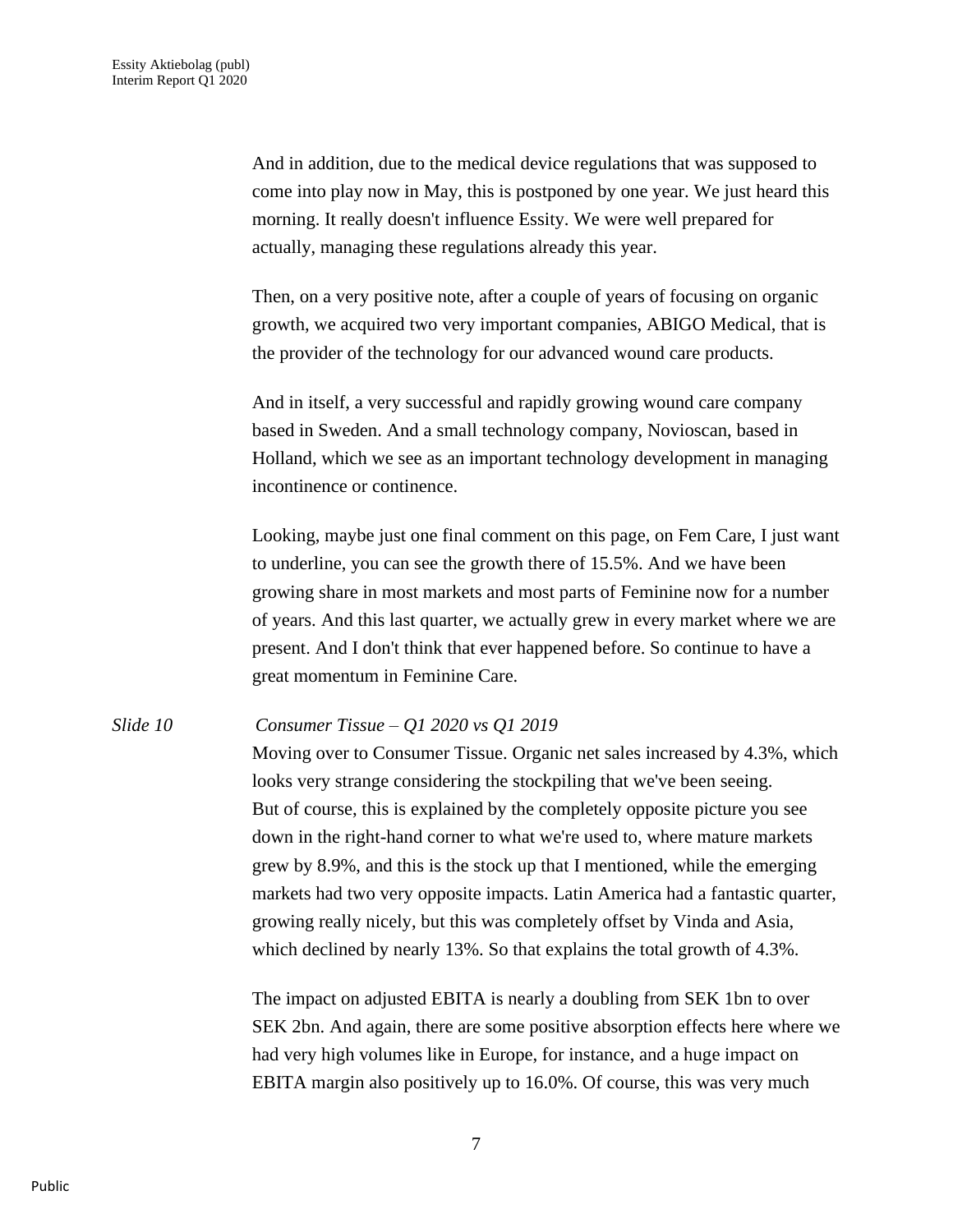helped by lower raw material and energy costs. And again, partly offset by higher distribution costs.

*Slide 11 Professional Hygiene – Q1 2020 vs Q2 2019* Finally, Professional Hygiene, and maybe this was the most, I shouldn't say confusing, but surprising development. We entered the year with a very, very strong product portfolio, great innovation and had a good development in January and February. And then in March, sales increased by 24.5%.

> And so actually, it increased more. There was more stockpiling in Professional Hygiene than in the other business areas. And this is, we believe, due to the fact that distributors felt unsure if suppliers would be able to continue to supply. So we saw significant stockpiling here, which is a little bit counterintuitive and surprising.

> And of course, this has a huge impact positively on net sales, adjusted EBITA and the EBITA margin, which came in at 17.5%. I think we have the same impact I mentioned before, higher volumes, better mix, higher prices and cost savings, combined with lower raw material and energy costs, higher distribution costs. We also saw higher increased sales and marketing costs following low-cost last year and again, ambitious launch initiatives.

> Going forward, we do expect lower volumes due to the fact that fewer people are going to restaurants, staying in hotels and working from home and not working from offices, this will have a negative impact, and we saw that in China, for instance, in the first quarter where Professional Hygiene had a big drop in volumes in the first quarter due to lockdowns.

> Moving to the right-hand bottom corner again here, the total growth of 12.2%, again, had a strange breakdown of mature markets growing faster than emerging market. But again, the same explanation for the slow growth in emerging markets where Latin America grew by 23%, while Asia declined by 34%. So big swings here. And that's something that is difficult to forecast and something we'll just have to see how this works out going forward over the next couple of quarters.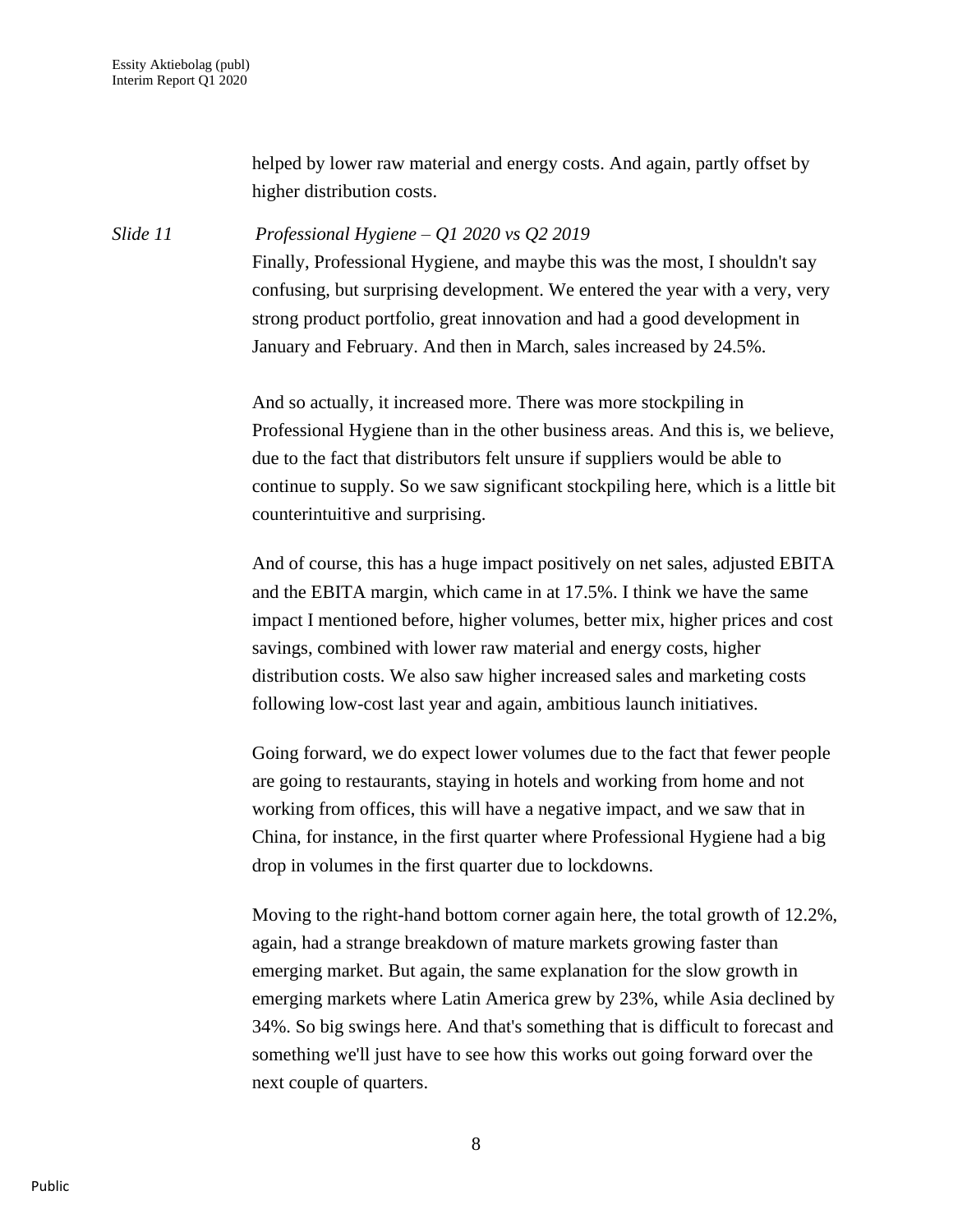### *Slide 12 COVID-19*

And before moving to the summary, then COVID-19, what are we doing? Well, first of all, of course, we are active in providing leading hygiene and health solutions. So we are currently focusing very much on providing our consumers and customers with hygiene and health solutions that can help them in fighting this pandemic and doing everything we can then, to keep on producing and helping our consumers.

In some areas, we have historically already made great efforts, for instance, in educating health care professionals and also children in the importance of hand hygiene, and we have doubled those efforts, of course.

We also started manufacturing surgical and facemasks in several geographies. And we are supporting different NGOs, both locally and centrally, among them, the World Health Organization, which we believe are doing a very important job.

And with all these fantastic efforts from our employees, I can't thank them enough. We are getting a lot of positive feedback from customers, retailers, distributors, but also end-customers appreciating the support and service levels that we are providing. And we believe that this are making us winning the relative games.

So even though there are huge uncertainties, we believe that we are benefiting from this in the long-term compared to our competitors, even though our focus right now, of course, is to care for our people, contribute to society and thereby secure business success.

*Slide 13 Summary – Q1 2020* So summarizing, strong increase in net sales and earnings, which was, to a large extent, a consequence of COVID-19, but we do have a strong underlying business performance.

> We are back in acquisition mode as visible from the acquisition of ABIGO Medical and Novioscan, and we believe that even though we're living in a period of high uncertainty, where safety comes first for our employees and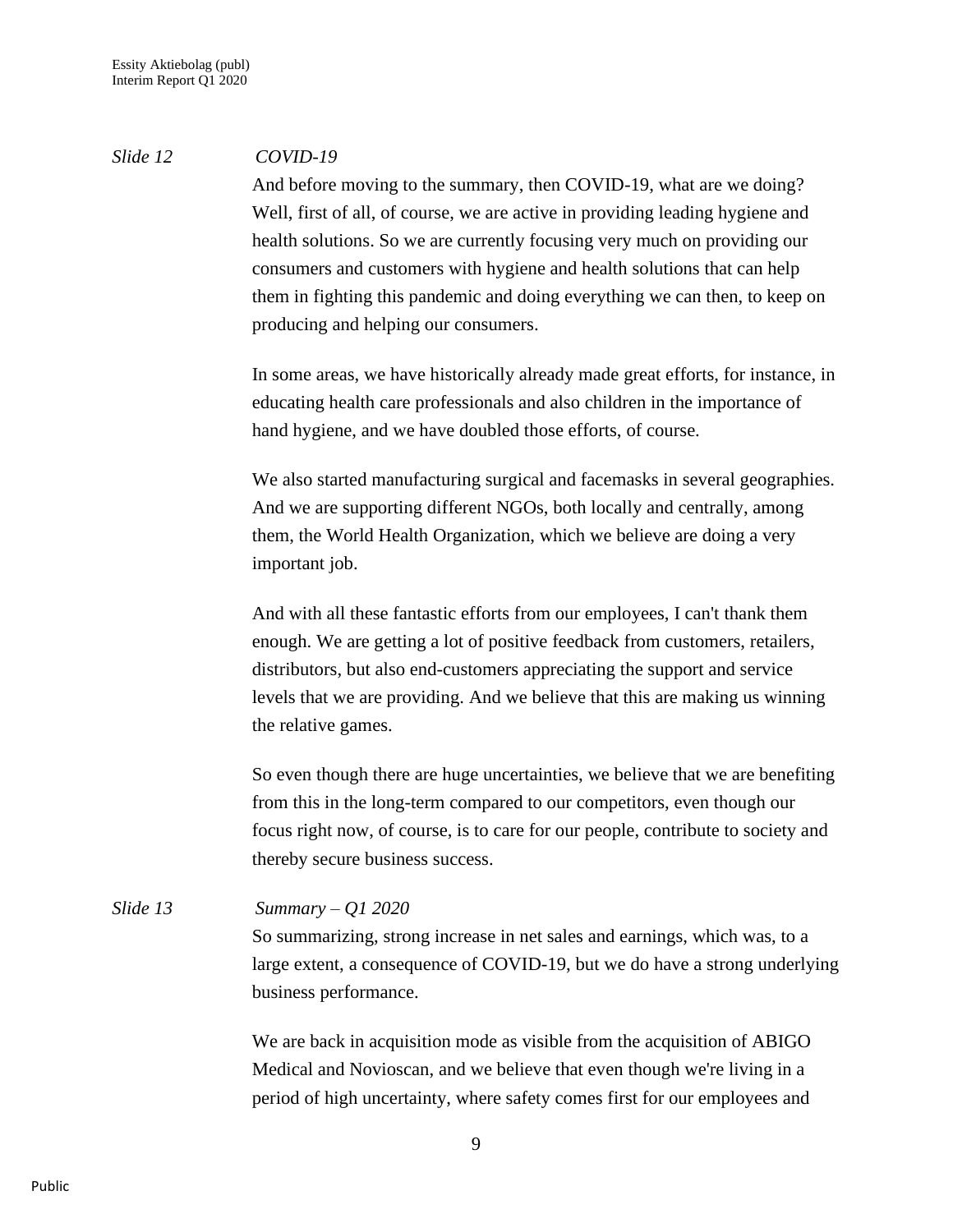when it comes to managing this situation, the increasing importance of hygiene and health for the long-term is something that will help Essity develop and be successful also in the long term. Thank you so much for listening. And with that, I hand over to the operator to open up for questions.

*Slide 14 End slide*

Operator: And our first question comes from the line of Christian Kopfer from Nordea.

Christian Kopfer: Just a few follow-ups for me. Firstly, on Personal Care. If I look at operational leverage on the volume side, it seems to get a lot of tailwind, obviously, in the first quarter of SEK 800m on volumes.

> But if I look at what you get on EBITA, it's around SEK 280m. So if you compare that to previous quarter, it seems that you get less run-through of higher volumes. So can you comment on that, please?

- Magnus Groth: Fredrik, do you want to comment on that?
- Fredrik Rystedt: Yes. I can try. I think it's -- I don't fully understand the question because if we look at the underlying performance, also in January, February for Personal Care, the growth was actually quite strong, and the margin was also reasonably strong. So there might have been a slight mix shift in the building up of the March sales.

But as I said, both in January, February and March, the margins were actually quite strong. We've had some impact, as Magnus alluded to, for slightly additional A&P, as Magnus talked about and also MDR, which has impacted Medical margins slightly, but it's still on the margin. So frankly, underlying margins are quite good for Personal Care.

- Christian Kopfer: So Fredrik, it was not any structural changes in this business area, if you look at operational leverage?
- Fredrik Rystedt: No, not really any structural changes.
- Operator: And your next question comes from the line of Sanath Sudarsan.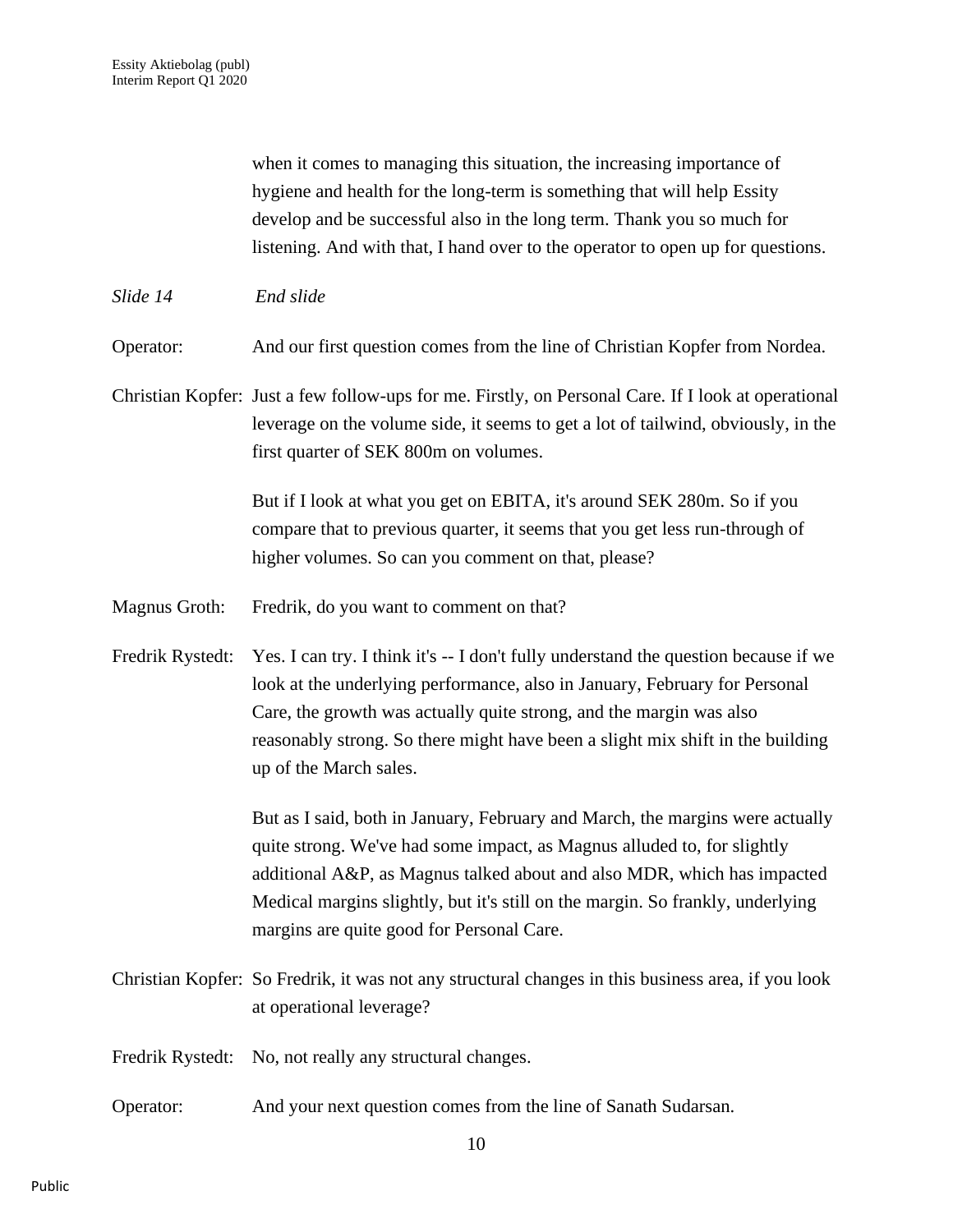Sanath Sudarsan, I hope all of you are well. I had a few questions. I think the first one I wanted Morgan Stanley: to ask you about is, how do you see the pricing dynamics going forward? Of course, you have very strong demand, especially in Consumer Tissue. But you also had start taking price cuts ahead of the market. So in light of that scenario, how do you see the pricing dynamics going forward? Have you seen some competition also taking price action? That's one. Second, I think, again, this is for Fredrik, I believe. You guys are now, I presume at peak gross margins and also at very high ROCE levels. How do you look at the evolution of this going forward? Of course, you can expect Q2 to have some negative operating leverage. But going forward, how do you see the evolution of ROCE? Are you willing to share a bit more with retailers, consumers to get back to the balance 15% target that you have? Magnus Groth: Okay. I can start then with the pricing dynamics, your first question. And currently, there is very little discussions about pricing in most markets. It's more about keeping the supply chains up and running and managing, fluctuating demand. Maybe with one exception, and this is Latin America, where we had a massive depreciation of the local currencies and there will be need for price increases going forward to compensate then for the increase in raw material costs due to local currency depreciations. I don't know if you want to add to that, Fredrik, before moving on with the second question? Fredrik Rystedt: No, not really. I think Sanath, maybe just one obvious conclusion. As you said, Magnus, we've had some price adjustments in line with our expectations for tissue in Europe. And of course, most of the pricing negotiations were completed prior to the COVID, prior to March. So it's in line with expectations. And you're right. I mean, we see some currency depreciation, as you said, and we, of course, need to and we'll try to compensate as far as we're able to.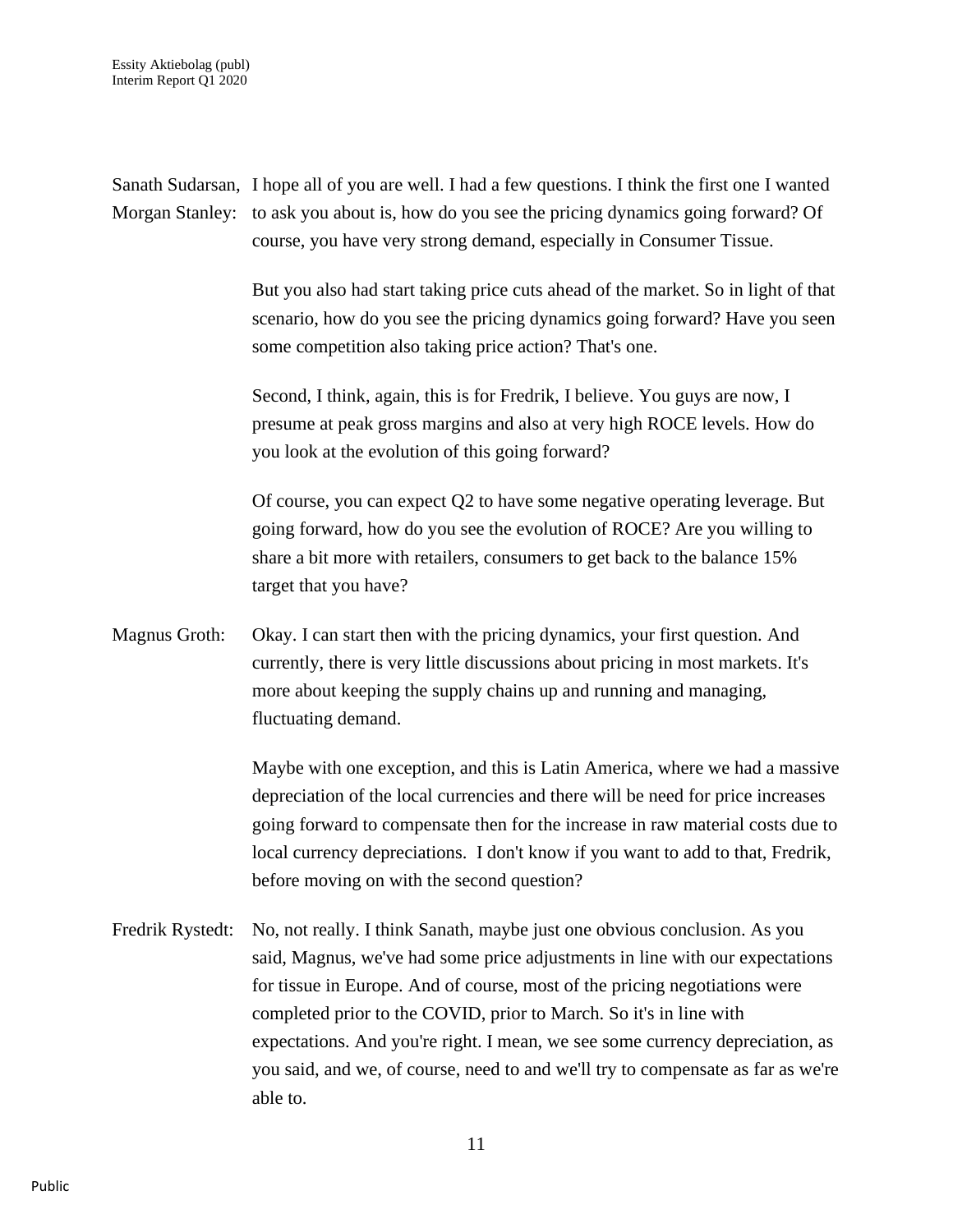Maybe, Sanath, should I continue then with the margin question? I'm not sure I fully understood. But first of all, we don't really give forecasts on volumes or sales for the coming quarters.

But as Magnus elaborated on here, we clearly see, of course, impacts from potential or from lower sales in Professional Hygiene and potentially Medical and other issues. So of course, repeating what we have seen in Q1 is not what we are anticipating. All the uncertainty is very, very high. So of course, we're impacted from an operational leverage perspective.

And just as you said, and although it's really difficult to kind of separate what exactly is fixed and what's variable in our cost structure, you can say that if you take our total cost mass, roughly about 35% to 37% of cost or 31% or in that ballpark of sales, if you put it that way, is, at least in the short term, relatively fixed.

And of course, the main parameters there being personnel and depreciation and some other cost buckets. So of course, a significant reduction of sales or volume has also a very big margin impact. So we will see that impact most likely as we go forward. I'm not sure if that was your question, Sanath.

Sanath Sudarsan: That's very helpful. I was just trying to understand how do you keep up your ROCE level, which is right now, I think, 18%, so which is much ahead of your target and was much ahead of your target in Q4 as well. So in terms of the balance for the business and value proposition for consumers, how do you balance that?

> And if I may just add on both these points made, what's your past historical learnings in EM versus DM when there is kind of a recessionary environment globally for the business?

Magnus Groth: Well, so if I start maybe, Magnus, here. I think it's impossible to say right now and we don't make any forecast either when it comes to gross margin or ROCE development going forward, other than what you just stated that they are, of course, incredibly high for all the reasons mentioned in the first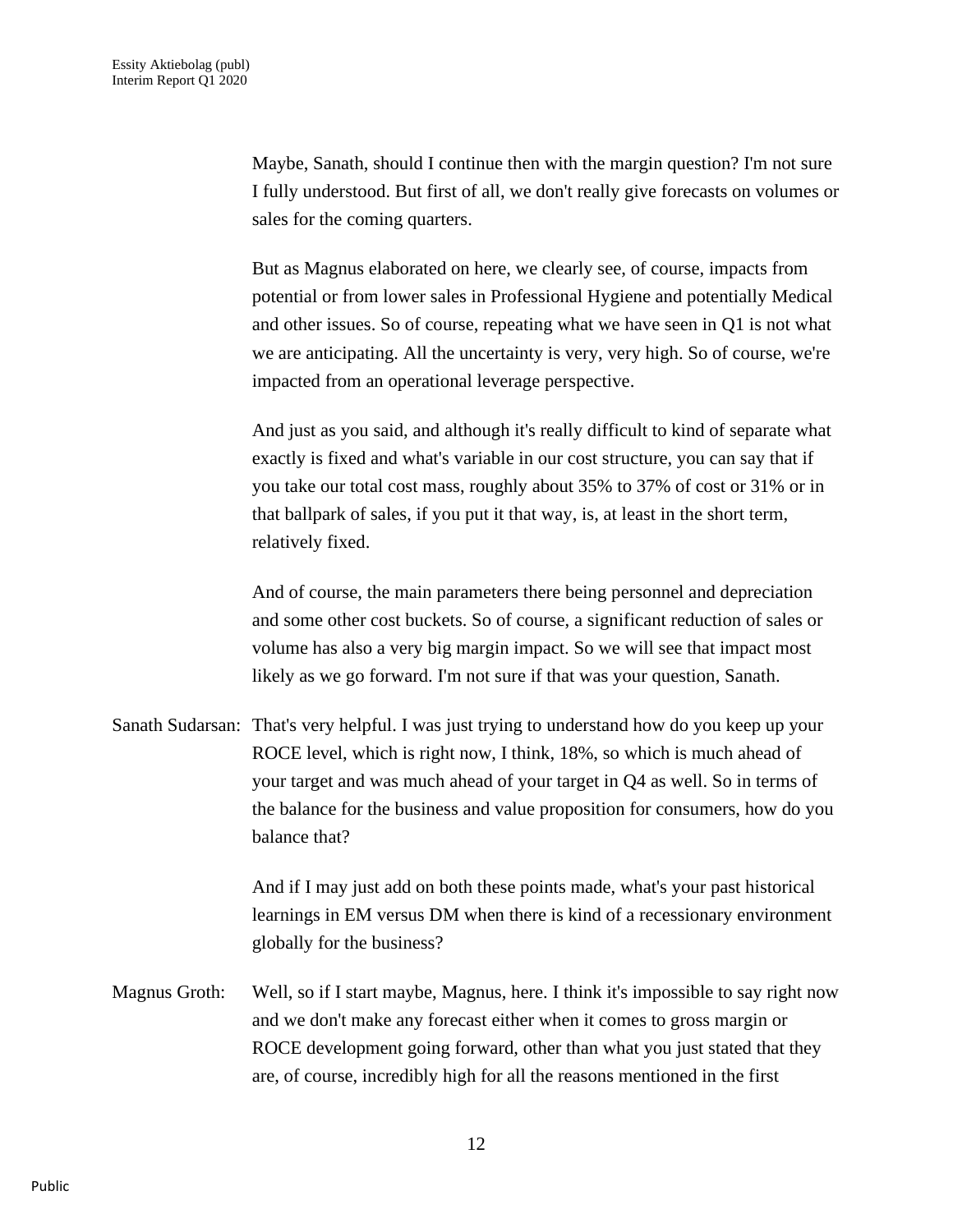quarter, and they will normalize going forward, how that will play out. I think it's not possible to say today.

EMDM learnings, well, I guess, what's so uncertain now is to what extent we will have a recession or maybe even some talk about the depression, what will the impact be in some countries?

Will there even be social unrest due to high unemployment, food shortage and so on. And that, of course, all could have a big, big impact on the economy here in a couple of quarters. And I don't know or can only speculate like anybody else.

What we have seen though, in previous economic downturns is that Essity and previously that, of course, SCA, has done quite well and managed through those situations with reasonably stable sales. But of course, what we see today, we never saw before. So very difficult to give any outlook on that. You want to add, Fredrik?

Fredrik Rystedt: Exactly to that point, we've been resilient in past recessions for a very long time in most of our businesses. But you're right, it's different this time. I think one thing that you already said, Magnus, but is worth highlighting, is typically some of the emerging markets tend to depreciate their currencies. And this is also why we have more flexible pricing possibility in those countries.

> So we have been able to compensate quite often when that has happened by raising prices. And of course, the uncertainty in this case is whether the economy or the economic GDP development will allow full compensation or so. But the uncertainty is very high. So of course, we will try, as you said, earlier, Magnus.

Operator: And your next question comes from the line of Karel Zoete from Kepler.

Karel Zoete, I have two questions. The first one is on the mix, as mix was quite strong in Kepler: the first quarter. Is that something we can expect to continue? Or has the promotional share been very low and once that normalizes, mix goes down as well?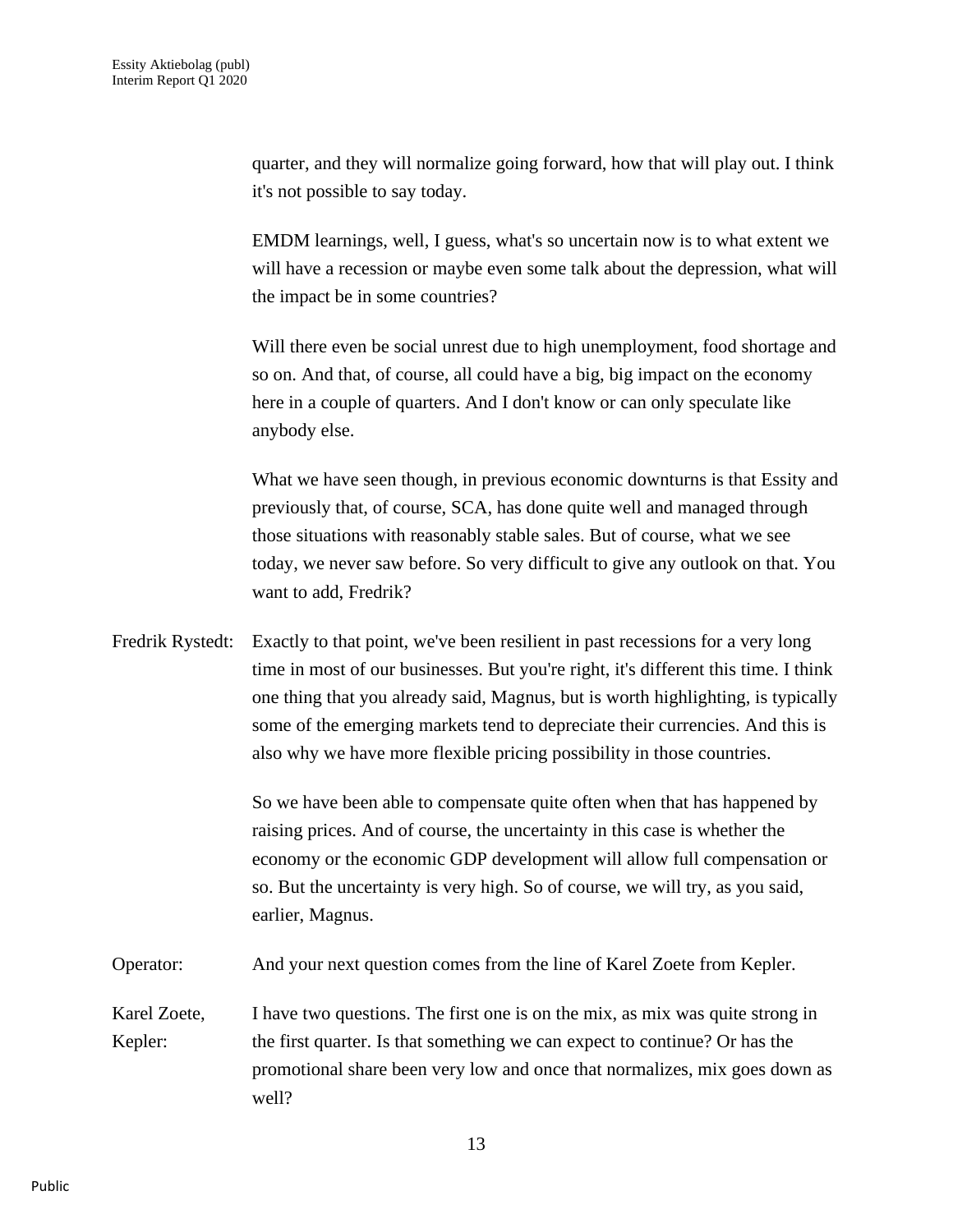And the second question would be on China. What are your learnings now the lock down there is stopped? And does the business go quickly back to normal? Any insights here and how that would play out in your European business, potentially?

Magnus Groth: Okay. Maybe I start with the second question and leave the mix question to Fredrik. Of course, we don't give any numbers about the actual quarter that we're in, and I don't have that information either. But I guess, what we saw was a gradual opening up of China. To what extent that will continue, we don't know. And also to what extent that will go back to normal, we don't know either.

> But we do believe that there is a shortage of product in the entire supply chain. So with the retailers and the distributors and all through the chain, so there should be kind of at some point, some kind of recovery. But how big it is, I think it's very difficult to say.

What we could see from the first quarter in China was that online sales was 40%, which was an all-time high. So there is a big channel shift here ongoing where we are well positioned.

What we -- I think, can expect for the second quarter is a more challenging conditions in Southeast Asia, which is approximately 20% of Vinda sales as they enter the same phase of the pandemic as Europe is in now. So some relief in China, but more challenging business conditions in Southeast Asia. Fredrik, do you want to talk about the mix?

Fredrik Rystedt: Yes, I can start, and then maybe you can fill in, Magnus. I think just if we look at historic figures, we have seen a very, we've actually seen a positive mix for quite some time.

> And typically, product mix has been favorable. We have invested a lot, as you know, in innovation, and this is clearly paid off from a product mix perspective. We've also worked very hard with the portfolio strategy of the group. So category mix has also been positive.

> > 14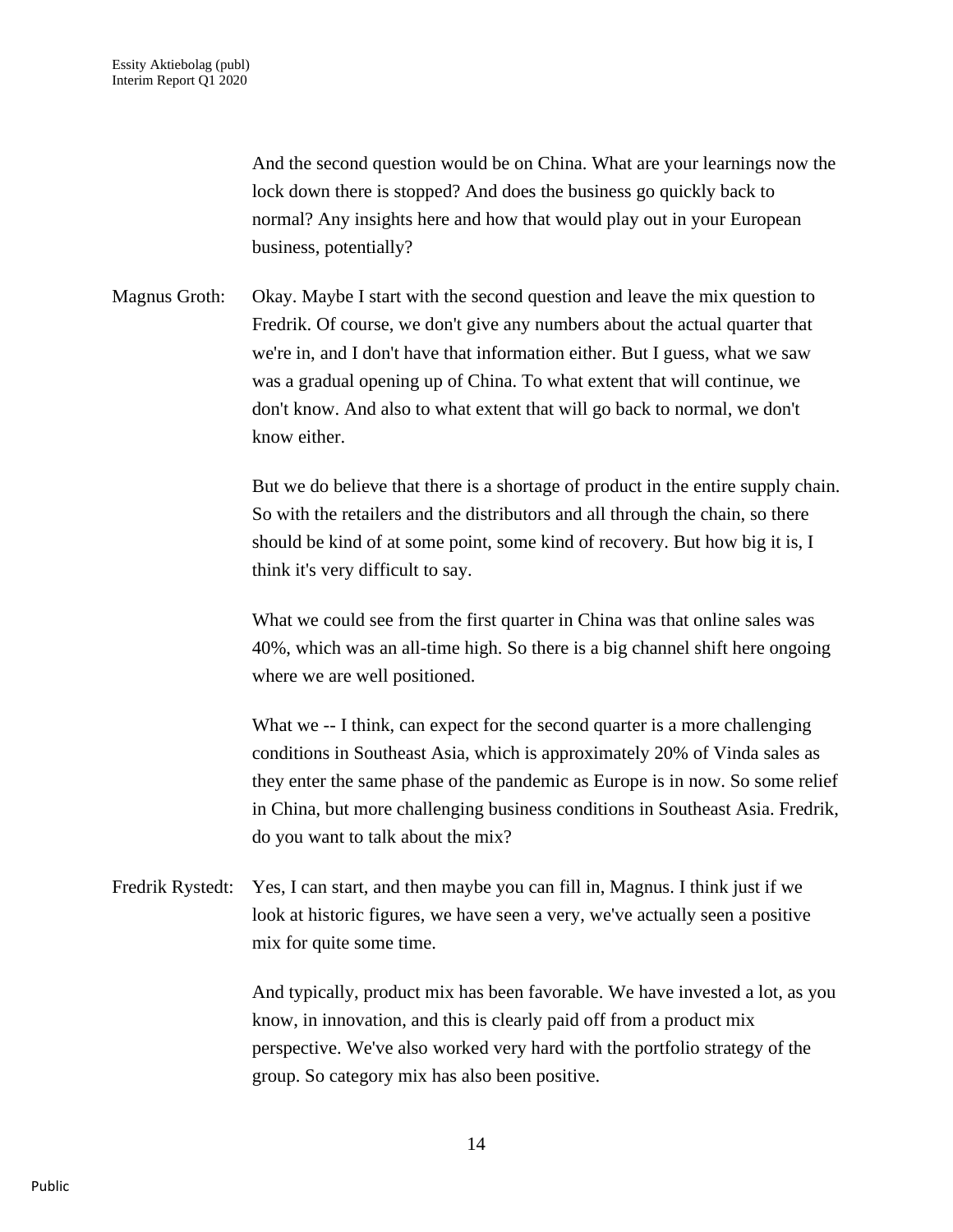We are typically growing where we have higher return. And finally, I think on the positive side, brand mix has also been positive. So we tend to, in most of our, where we have both retail brand or private label and branded business, we have grown in the branded side. So all those three parameters have been positive also before.

There has been a little bit of negative geographical mix as emerging markets has been growing a little faster than the mature markets. And of course, with slightly lower margins. So that's been history. And if we look at January, February, mix was quite positive also before COVID.

And then March with that additional volume, we saw actually a quite strong growth in our branded assortment, in Consumer Tissue, contributing to a good mix. And just generally, a very, very strong growth in the mature side of the business and therefore, also bringing in additional mix.

Now the future is, of course, quite difficult to estimate, and we don't do that. We don't provide those forecasts. But generally, of course, the ambition is to, as things over time normalize, to continue the good mix development that we've seen for quite some time.

Operator: And your next question comes from the line of Oskar Lindström from Danske Bank.

Oskar Lindström, A couple of questions from me here. I mean, just again, coming back to the Danske Bank: pricing or price/mix that you had in the quarter, what do you see -- the price/mix you said was primarily a consequence of mix -- improved mix, which is not so much a COVID-19 impact, but more part of a longer-term trend. I mean, what do you feel that the competitive environment is like now.

> Are competitors using the relatively low raw material prices to cut prices? Or is there a sort of still a focus on recovering margins among your competitors? And also, is the European -- lower European Consumer Tissue price now fully in the Q1 results? Or should we see more impact from that in coming quarters? That's my first question.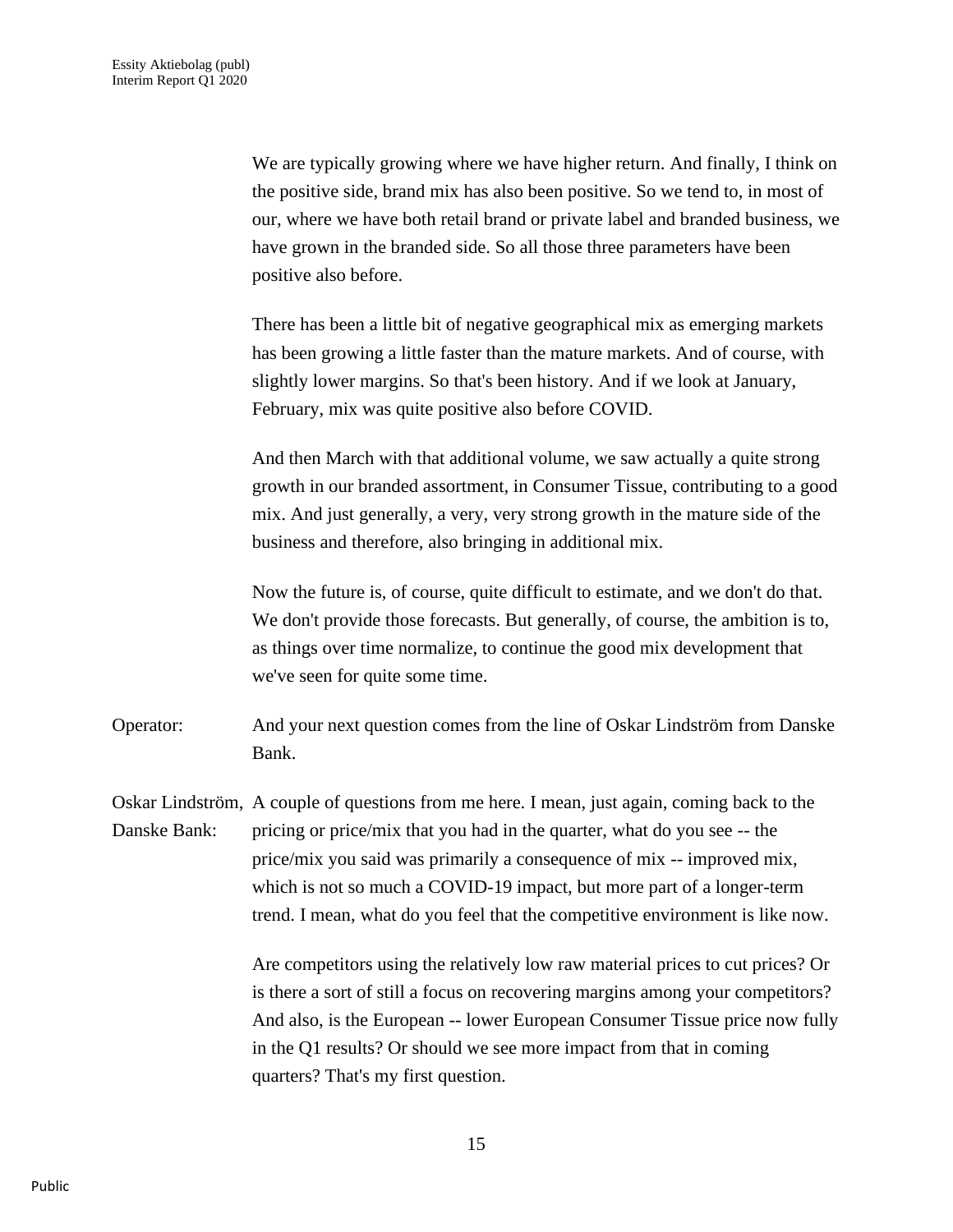Magnus Groth: Okay. When it comes to impact on then, mostly what competitor behavior in Consumer Tissue in Europe, but actually also globally. I think that all competitors have been completely focused on supplying because there's been such an over demand in many product areas.

> So everyone's been focused on fixing the logistic, the distribution, the warehousing, keeping the plants running, safety protocols for employees, minimizing the risk for reducing absentees in the plants. So there hasn't been any time actually for any pricing or price/mix discussions, in general.

I think this goes for -- and in the relative game, the winners have been those who have been able to just supply. That's been the fact in the first quarter. And I think that's still where we are. So I don't really have any information to give on pricing or price/mix developments.

And the impact of the low single-digit price cuts that we took in Consumer Tissue that we announced in the Q4 presentation, I think they're all in, more or less, now.

Oskar Lindström: All right. And my second question is on the Medical Solutions segment, I mean, which continues to perform poorly. And I mean, I realize the negative number in this quarter was due to the impact of the pandemic.

> However, I mean, it's been performing quite poorly for a while since you acquired it, and it's quite far in terms of organic growth from, I think, you mentioned 4% market growth when you made the acquisition. I mean, what's the plan here for improving performance in Medical Solutions? And what's the sort of timeline? Or when do you think we will have -- we'll see better performance here?

Magnus Groth: Yes, we've been working according to a plan that we have discussed several times here, and felt quite good and moving into this year with actually big improvements in organizational setup, in go-to-market, in modernizing the different brands, and the product portfolios, and so on and so forth going into the year, and we also saw the positive impact at the beginning here of the year.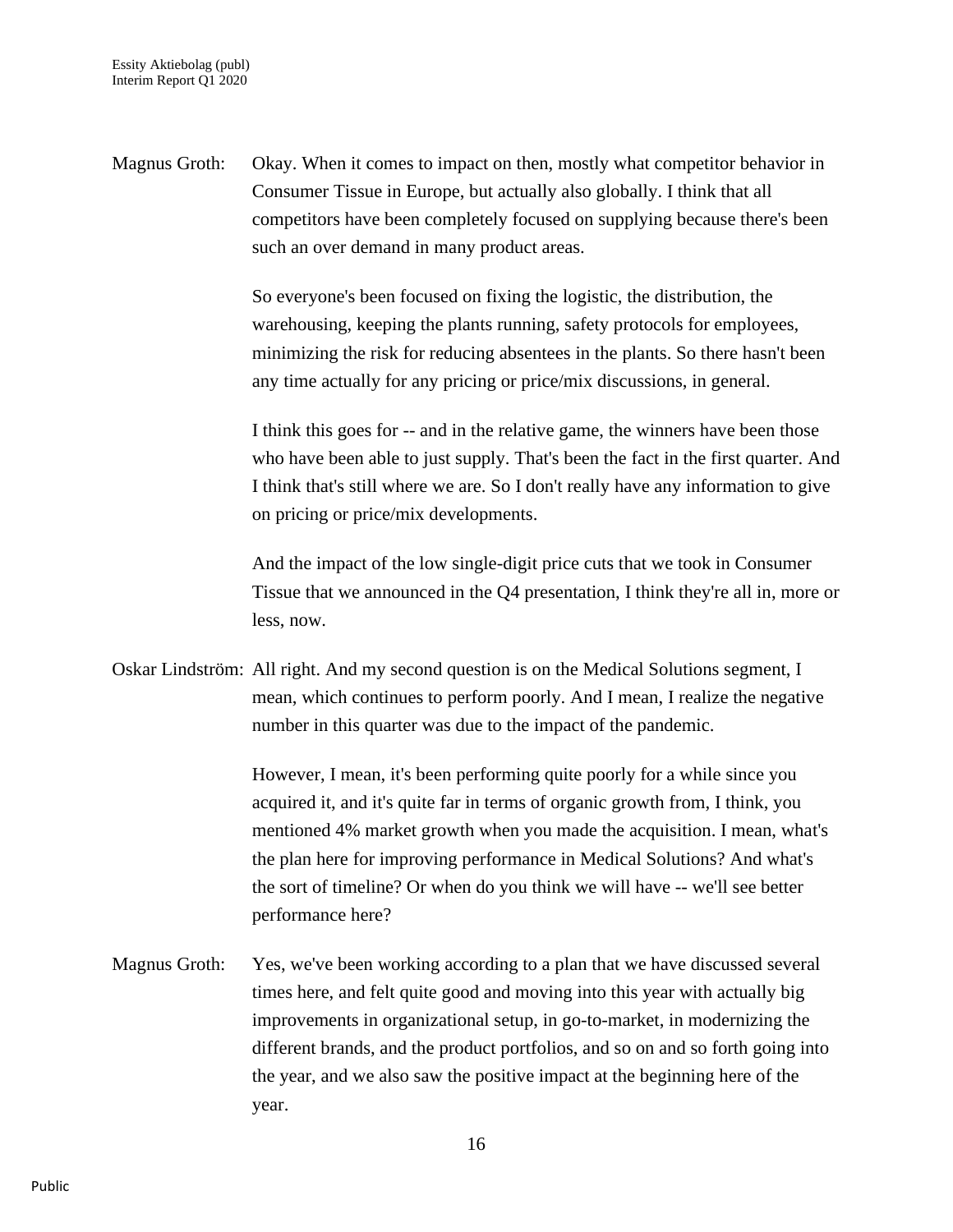A lot of this now is just not possible to continue with -- due to the situation that when it comes to the compression part of the business, consumers and customers cannot actually buy the products at this point in time because they are not able to access the medical device stores or the health care institutions where they need to go to do the measurements. And for orthopedics, as I mentioned, there is a negative impact from just the fact that people are staying at home. So lesser -- lower demand.

So I think this is now a temporary negative impact that also slows down our possibility to really kick start and get this business going, where we were feeling that we had a great momentum here at the beginning of the year. So that's just a fact. And we'll get back to this as the situation normalizes.

Oskar Lindström: All right. And just my final question is on the FX. I mean, as you mentioned, there've been some quite large currency declines in some emerging markets. I've seen around 20%.

> I mean, has this impacted your earnings already in this quarter? And how long will it take for you to sort of recover in -- through price increases? I mean does that happen next quarter? Or are we talking six to 12 months?

Magnus Groth: Fredrik, do you want to --

Fredrik Rystedt: It's a super difficult question to respond to, Oskar. First of all, there's been very little impact this quarter to start with. So this is mainly ahead of us. And of course, it -- so currency depreciation is largely having an impact on purchase raw material as an example or other purchased goods and then, of course, one, we need to compensate through increasing prices.

> And as I mentioned earlier, the ability to do so will, of course, depend on the economic situation for the countries that are impacted. So it's very, very difficult to say.

But we have been able to do that before. We had -- just as an example, 2015 was a very similar situation in terms of currency, and we were able to fully compensate at that point through price increasing. But of course, the situation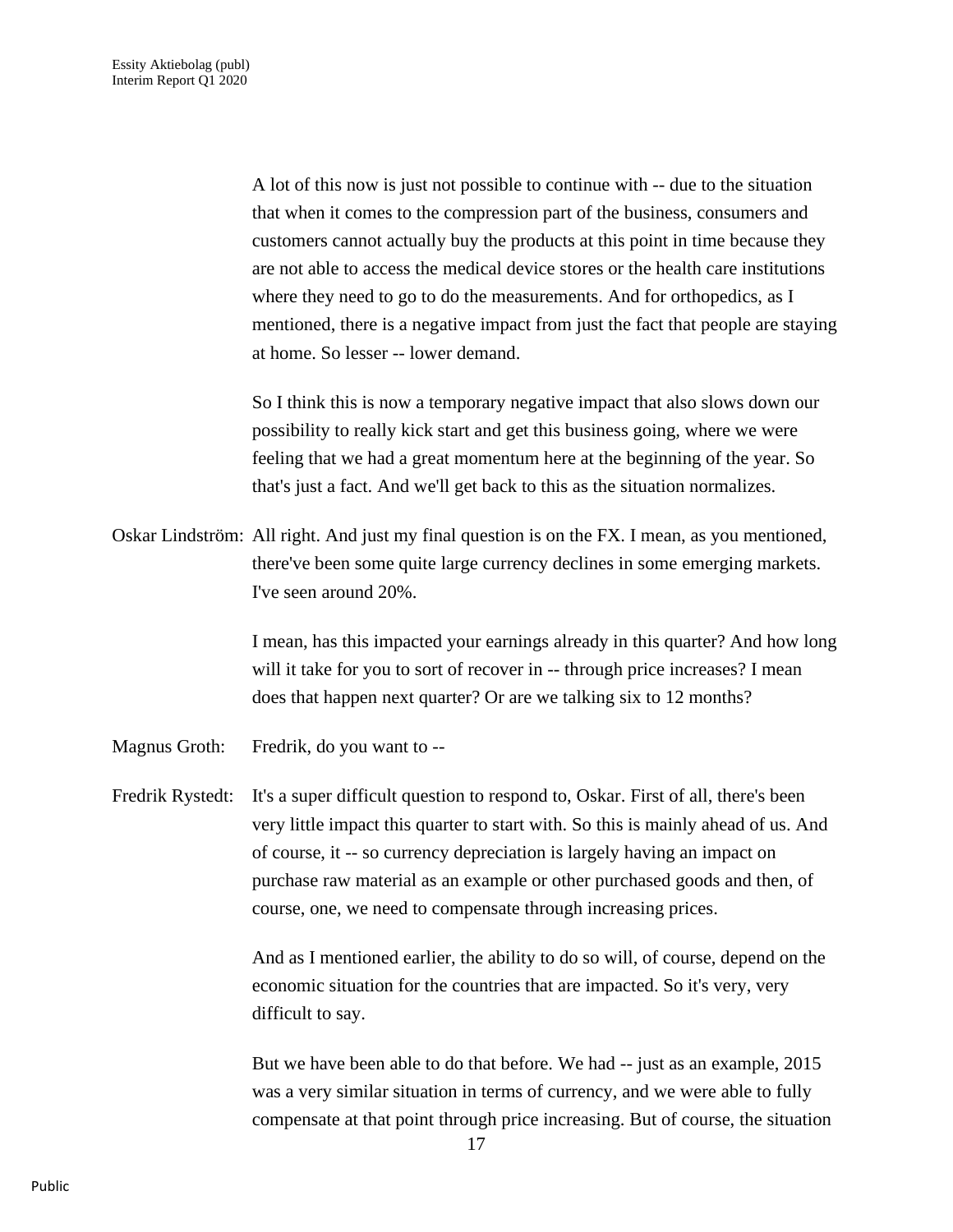is very, very different at this stage. So we just can't say whether we are able to do that. We will try, of course.

Oskar Lindstrom: All right. But it's not as if you have sort of any automatic clauses in contracts or anything that sort of kick in immediately?

Fredrik Rystedt: No.

Operator: And your next question comes from the line of Iain Simpson from Barclays.

Iain Simpson, Can we talk a little bit about input costs, please, in particular, it'd be great to Barclays: know how you see pulp prices developing from here and whether there's any sort of COVID-19 impact on the supply-demand balance in pulp? It would also be great to get a comment on your oil exposure.

> In particular, I suppose it's a raw material for superabsorbent polymer, but also feeds into your energy and logistics costs. So anything on the sensitivity there? And how much of a lag before it shows up in the numbers, would be welcomed?

And then if I may, looking at Professional Hygiene. Clearly, a very strong performer in March with the distributor stock loading.

But when you think through your Professional Hygiene business, what proportion of sort of end demand remains open during lockdown and what proportion gets shut? I mean, I understand it's mostly sort of restaurants, hotels and offices. Any idea as to how to think about that, would be very welcomed?

- Magnus Groth: Fredrik, if you start with question 1 and 2, I will talk to question 3 about Professional Hygiene.
- Fredrik Rystedt: Yes, okay. I can start with the oil based. So it's, of course, oil based -- we got oil exposure in a couple of areas. So mainly, of course, in the raw material purchases that we have for Personal Care.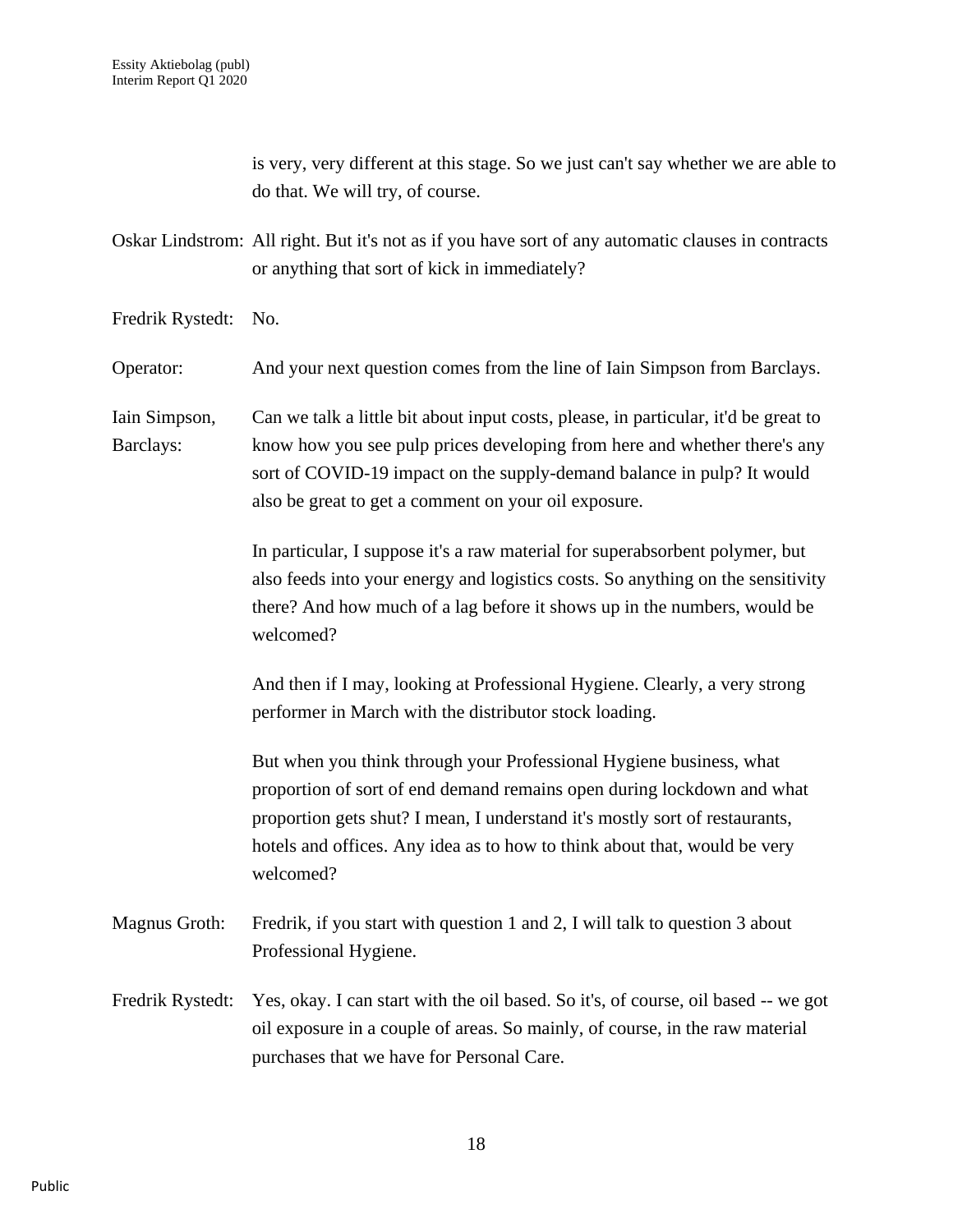So the oil based, it could be back sheets or SAP or other types of products and adhesives, whatever. And if you look at the total cost of those oil-based materials in Personal Care, they were amounting to roughly about SEK 10bn or a little bit lower than that.

So it's a significant exposure. Of course, it's -- that's the total purchase, but it's not fully kind of oil based. There is a lot of kind of other content in those products. So oil is not fully impacting. You cannot translate an oil cost reduction fully in the material. We've made a couple of examples historically, Iain, and you may remember that.

But assuming we have a 10% oil decrease and that's sustainable then, over time, indices for the plastic polypropylene, for instance, will go down. That will actually mean, if you take an increase in or a decrease in polypropylene, that will mean for us about a 2.5% decrease in SAP. It's a little bit different depending on material. So if you take non-woven, for instance, the impact is slightly bigger.

So the oil price, providing that it actually stays on this level, will have a positive impact. But just to remind about the obvious, we have a fairly long lag here, about six months. So the impact is not kind of anytime soon. So we will have to see the sustainability of it, and then we will see a positive impact as we go forward.

We also have about a lot of oil in, of course, in the transportation cost. So if you look at all the transportation costs, it's about 20% to 30% of the total transportation costs we have.

And also there, we have a considerable lag. We got lots of contracts where you have kind of price adjustments that are done when we kind of renegotiate the contracts and then there are more floating oil-based products. So there's going to be a positive impact, but also there, with a lag. So this is more in the future.

Magnus Groth: And pulp prices, did you mention that?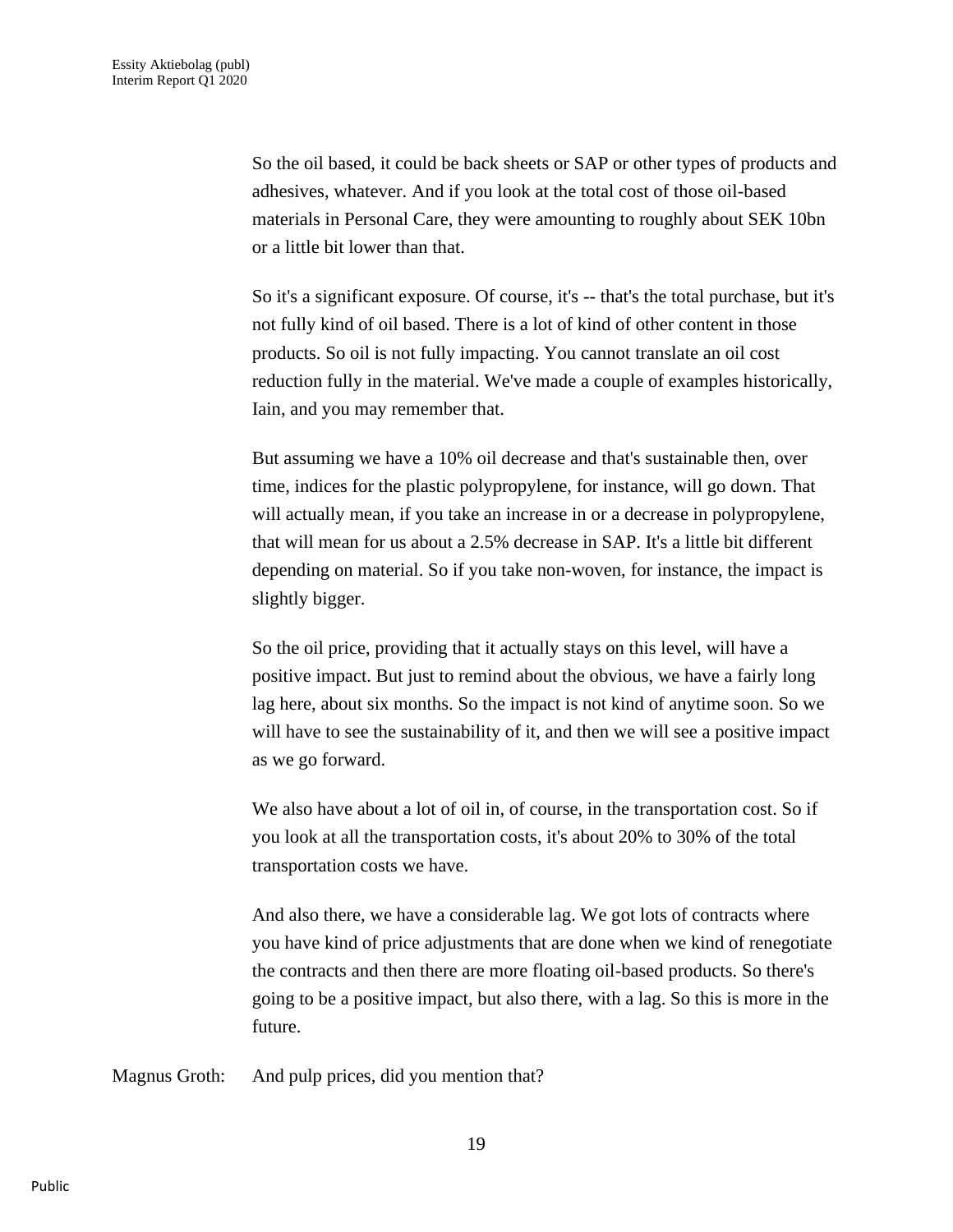Fredrik Rystedt: Yes. I don't have much to say there. There's been, of course, a lot of analysis already made by others, and it's inherently very, very difficult.

> I think the -- there has been some attempt to increase prices already at this point of time, and we've seen some limited price increases on softwood pulp and not so much for the others. But of course, the expectancy is more towards the latter part of the year that pulp cost will increase, but it's, of course, inherently difficult and uncertain in these times.

Magnus Groth: Okay. Yes. And what we're seeing is an increase in recycled fiber because of a lack of supply. Since people are working from home, they're using less - there's less sorted office waste to turn into recycled fiber, and that could also potentially then drive pulp prices going forward.

> Moving then to Professional Hygiene. We have approximately 40% of sales in hotel, restaurants and catering and 26% of sales in the commercial area. So large exposure actually to those areas that are heavily affected. So they will be impacted, for sure, by the lockdowns that we have in big parts of the world today. And then we have approximately 12% in health care.

So that's a smaller part of our sales but, of course, that's growing extremely well in these times, in all areas, not only in tissue, but also when it comes to soap and hand sanitizers. So that gives you a feeling for the breakdown of the Professional Hygiene sales in different areas.

Operator: And your next question comes from the line of Linus Larsson from SEB.

Linus Larsson, And maybe if I may then continue on Professional Hygiene and the very SEB: strong price/mix that you reported in the first quarter. Would it be possible to break that down in any way?

> Have you agreed on any price changes in the quarter? What's the sequence of events going forward in terms of contractual developments? Is this a reflection of new customers coming to you? Is it mix? If you could just add some granularity to that figure, would be very helpful.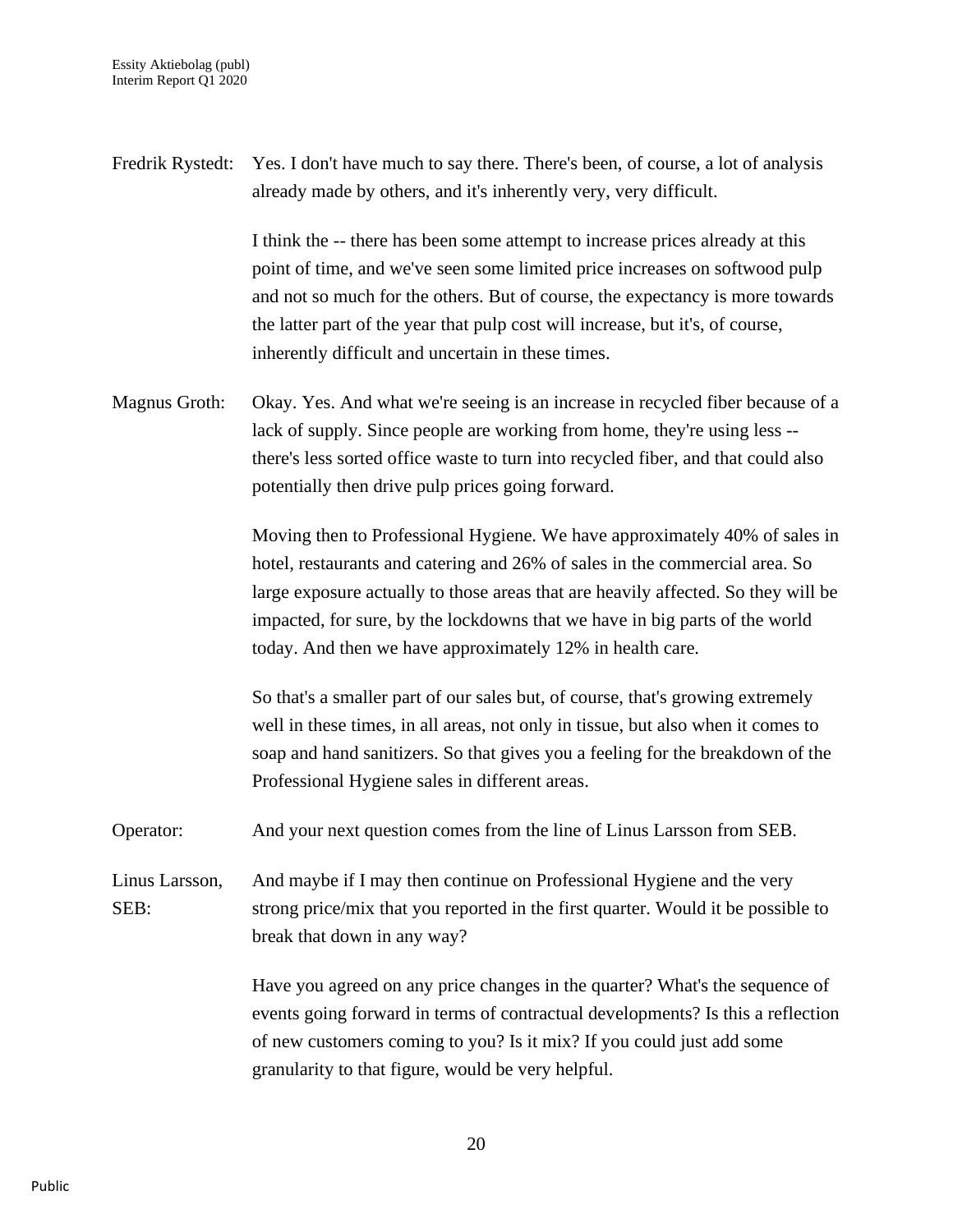Magnus Groth: Difficult to add granularity, but here's an area where we believe that based on our strong brand, our strong product portfolio and our high service levels that we are actually winning, especially against the smaller suppliers who we know, to some extent, have had supply problems.

> And we also entered this year with a very strong portfolio and increasing share of strategic sales from higher-margin products. So all of that is contributing.

Just out of interest, we have a number of customers, many customers who are asking us to replace air dryers with paper towels. So this is a trend that can, of course, not offset in the short term, the negative impacts from lockdowns. But in the long term, I think this is a trend that's beneficial for Tork and Essity.

- Linus Larsson: And there's nothing in that number, in the first quarter, which -- anything that happened during the first quarter that would suggest that you have a backlash in terms of price/mix to expect in, say, the second quarter?
- Magnus Groth: I think the issue is volume, as we've mentioned many times, rather than price/mix. Fredrik, do you have anything to add here?
- Fredrik Rystedt: No, I fully agree. I think we had a very, very strong price mix. So it's a bit positive on price and a very good mix. And of course, this was and the comments made earlier as to what happened during the quarter. Jan, February was very, very strong and, of course, further improved by March.

So for most of our areas, we had a very good mix of sales in the March figures. So the numbers look very, very strong. So partly, of course, as we have said many times, due to COVID, but the underlying performance is strong. So nothing more to add.

Linus Larsson: And also then in the same business area, Professional Hygiene, on the volume side, like you have said several times, very strong in the first quarter. But now, we are at least some days into the second quarter, are you seeing a reverse in terms of buying and the stockpiling that did take place, is that now reversing in the second quarter?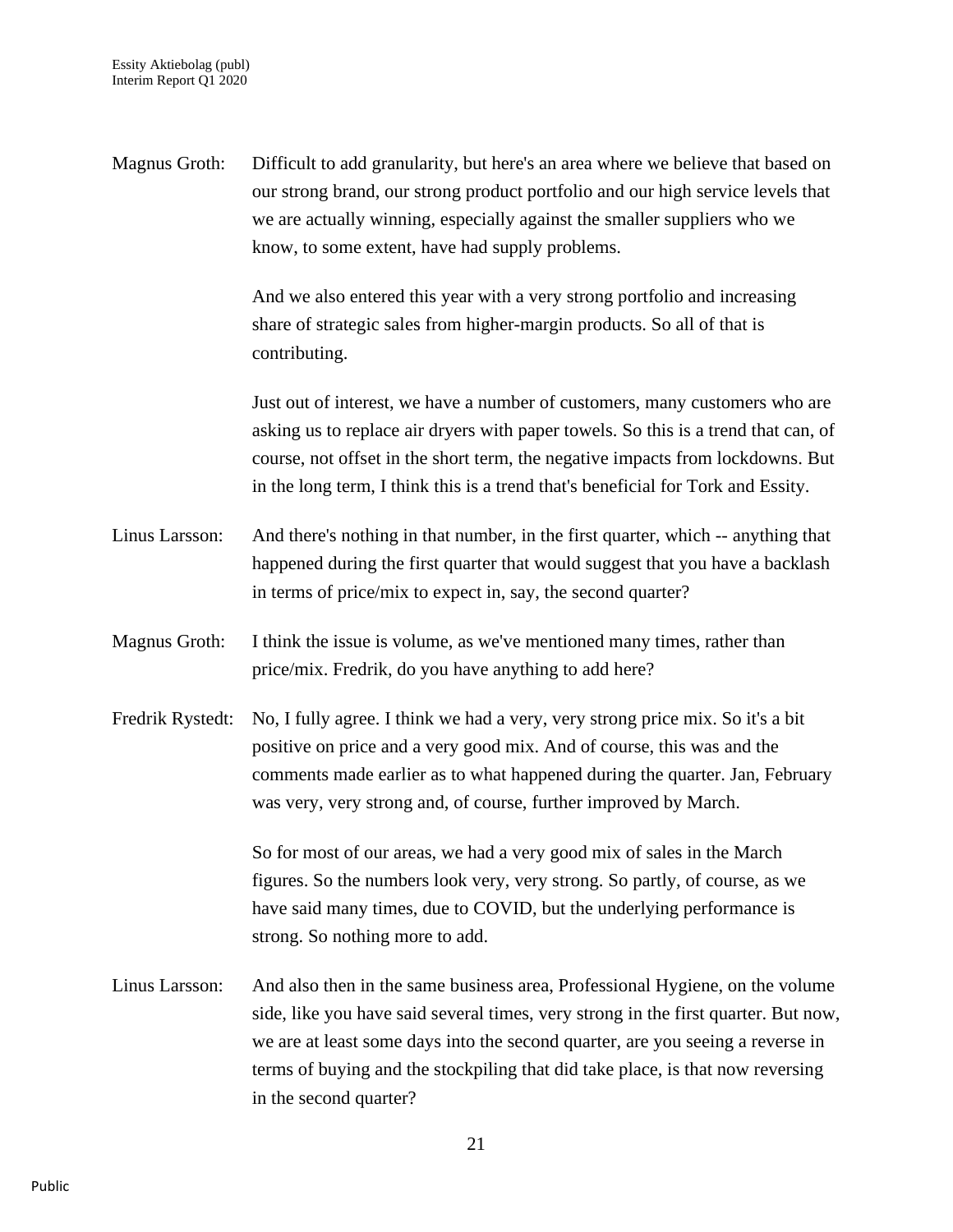- Magnus Groth: We can't comment on that, Linus. So I know that it's very, very difficult to estimate what will happen here going forward, and we don't know either. The only kind of reference that we have is what happened in China and in Southeast Asia, where there was a considerable decline in sales for all the reasons we just mentioned, basically lockdown.
- Linus Larsson: Yes. That's fair enough. And just one final question. You said, Magnus, that you are back in M&A mode yet, your Board of Directors prudently decided to postpone the dividend. Are you suggesting that you might do even big type M&A in this sort of environment in the next couple of quarters?
- Magnus Groth: We have incredibly high uncertainty currently in the world, and most of us are working from home and unable to travel. So I think the opportunity to close any transactions here in the foreseeable future, it's very, very, very difficult.

So that, and also the financial uncertainties and the uncertainties where around pricing and so on, will make it very, very difficult, if not impossible, to make any transactions. And of course, so it's the same logic as our decision to prudently not provide a dividend at the Annual Shareholders' Meeting.

But of course, with the statement that the Board will come back with a proposal for an EGM later in the fall, depending on when we have a better outlook on the uncertainties surrounding the current situation. So of course, that statement also goes for M&A in addition to the fact that it's almost impossible to work on this right now.

Operator: And your next question comes from the line of Virendra Chauhan from AlphaValue.

Virendra Chauhan, And I have one on the EM versus the mature market growth. So while you AlphaValue: have said that in mature markets, probably stockpiling played an effect.

> I'm just trying to understand why we didn't see a similar kind of effect play out in the emerging markets, probably was -- why is there a difference in customer buying behavior, if that's the case, firstly? Or was it something of a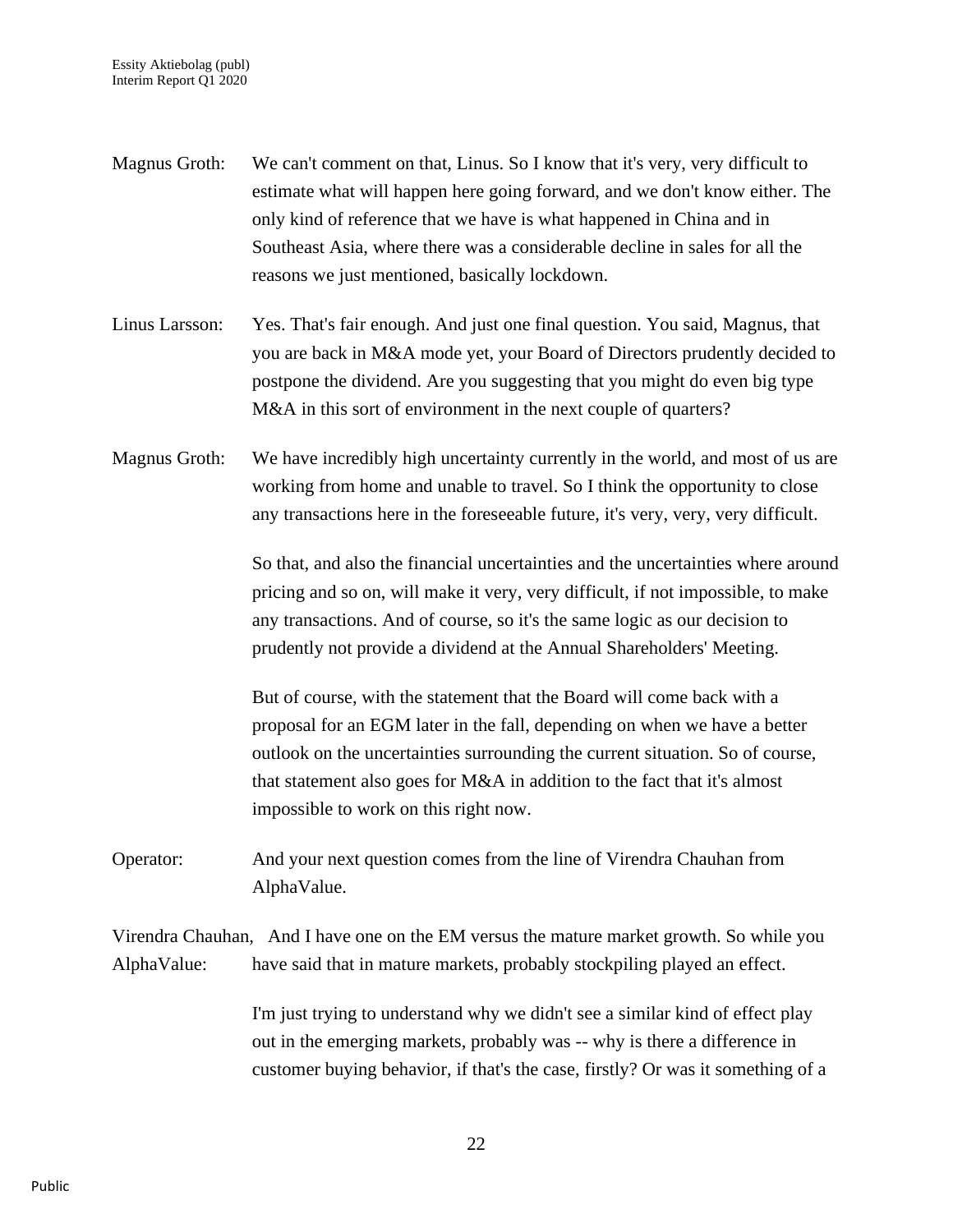supply side constraint which particularly hindered your performance in Asia? So that's the first question.

And on the second question is that with the March growth of 19.7%, it effectively looks like January and February was relatively weak at sub-2% growth rate. So any comments on that as to what really drove that, I mean, apart from maybe China and emerging markets weakness coming earlier in the quarter? Was there any other factors, please? So those were the two from my side.

Magnus Groth: So I'll start with the first and leave the second to Fredrik. And actually, we did see considerable stockpiling also in Latin America, which then explains the high-growth numbers that we saw there. And also in some other, what we define as emerging markets, like in Eastern Europe and Russia.

> While that was completely offset by the very negative growth in China and in Vinda, which was then mostly from China. So actually and of course, in China, this was due to the lockdown. So we did see stockpiling in Latin America, which is at different phase, as you know, of this pandemic.

> They are just entering into maybe the worst part right now. So I think there are no other reasons really why the numbers look so low for emerging markets. There was stockpiling where there were not lockdowns.

And there was also some impact on sales for Vinda from the fact that 25% of production was closed until early mid-March because our biggest plant in China is located in the Hubei province, which is part of the Wuhan area, which was closed. So we did have some capacity constraints in China at the end of the quarter when things started opening up a little bit again. So minor impact from that.

When it comes to the underlying growth in January and February. Fredrik, could you elaborate on that, please?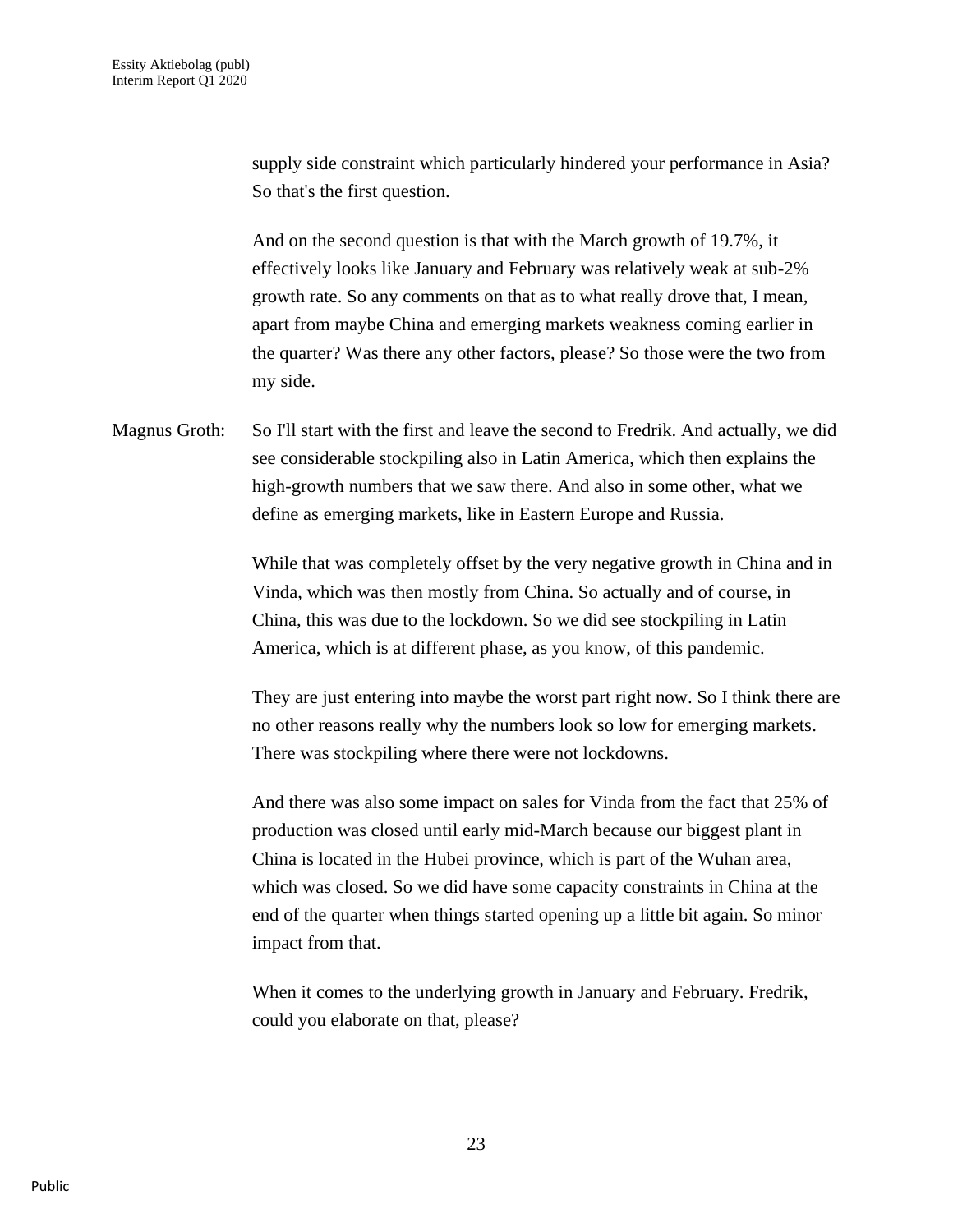Fredrik Rystedt: I guess, from the numbers we have provided, you can calculate basically what was January, February, and you come to the number of 1.2%. And this is, as Magnus already said, very much impacted by Vinda.

> So if you would do the same calculation, excluding Vinda, January, February, you would come to a growth number of 3.2%. So clearly, normally, Vinda is contributing a lot to the growth of Essity. But of course, this time, it was just the opposite. So excluding Vinda, as I mentioned, 3.2%. So strong underlying growth in January or February, without the COVID impact.

Virendra Chauhan:Okay. So maybe just one quick follow-up, if I may. Is the Hubei plant operational today?

Magnus Groth: Yes, everything is up and running and working well.

Operator: And your next question comes from the line of Faham Baig from Credit Suisse.

Faham Baig, I have a couple of broad questions, if I may. Firstly, if I could start with Credit Suisse: underlying tissue demand. So I want to try include both the Professional Hygiene consumption and the Consumer Tissue consumption. Net-net, do you think that -- does this environment prove a headwind for you guys or tailwind or neutral?

> Because what you're seeing the reductions in footfall in the various out-ofhome categories, I would expect you to see significant retail consumption as people are more at home. And partly related to that, your European growth, I guess, in March was probably between 20% and 30%.

But the demand for the tissue category, I believe, in March, was 50-percent plus and probably is trading at a similar level in April. How do you match that gap between your sell-in versus the sell-out data we're seeing? And do you expect that sort of restocking measurements to take place in the foreseeing months and quarters?

And on the second question. We are, like you say, in lockdown, constrained at homes, et cetera. How will that impact your decisions around innovation, your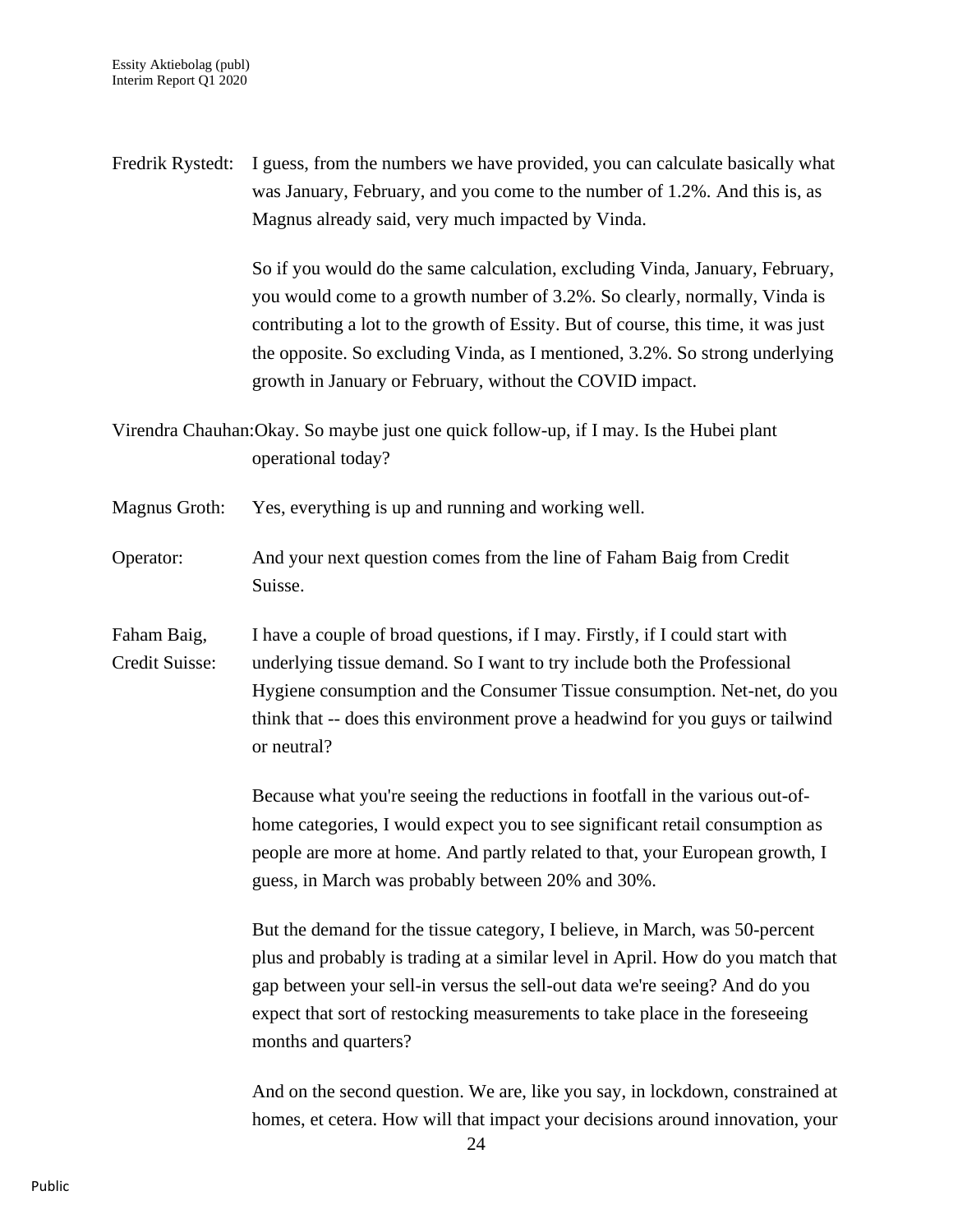decision on A&P spend, your investments going forward and also your CapEx levels for this year as well?

Magnus Groth: Wow, and it's already 10:00. I think, I will try to answer this as best I can. And then there's room for one last question after this. These are very interesting questions.

> Yes, what's the impact on net-net on tissue. We've tried to really dig into this and understand what it will be and actually, we don't know yet what the netnet impact will be. What we do -- what I agree is that, of course, consumption at home increases. So it's not only stockpiling.

There also impact from just more usage at home of tissue products. So that's partly offsetting the reduction in Professional Hygiene. But I would be surprised if that would be a complete set of just for the fact, for instance, that paper handtowels are frequently not used at home, for instance.

So -- and also, of course, maybe you don't use napkins to the same extent as you do away-from-home when out having fast food and so on. So I think the net-net effect will still be negative for those reasons in that many of the Professional Hygiene categories don't really exist at home. Maybe in toilet tissue, the difference will not be that big.

Number two, yes, the lockdown impact on A&P, innovation, CapEx. Since the plants are more or less closed to external contractors, engineers, different types of projects, it is likely that capital expenditure will be lower than the SEK 7.5bn that we have mentioned before. How much lower? We'll have to get back to that. It's very difficult to say.

When it comes to innovation so far, we're able to continue working. But eventually, if innovation leads to changes in our supply chain, of course, that will be more difficult in some cases. But for now, we're continuing with innovation work, of course, the R&D work and so on and with the product launches that are possible to do. And we have a pipeline there.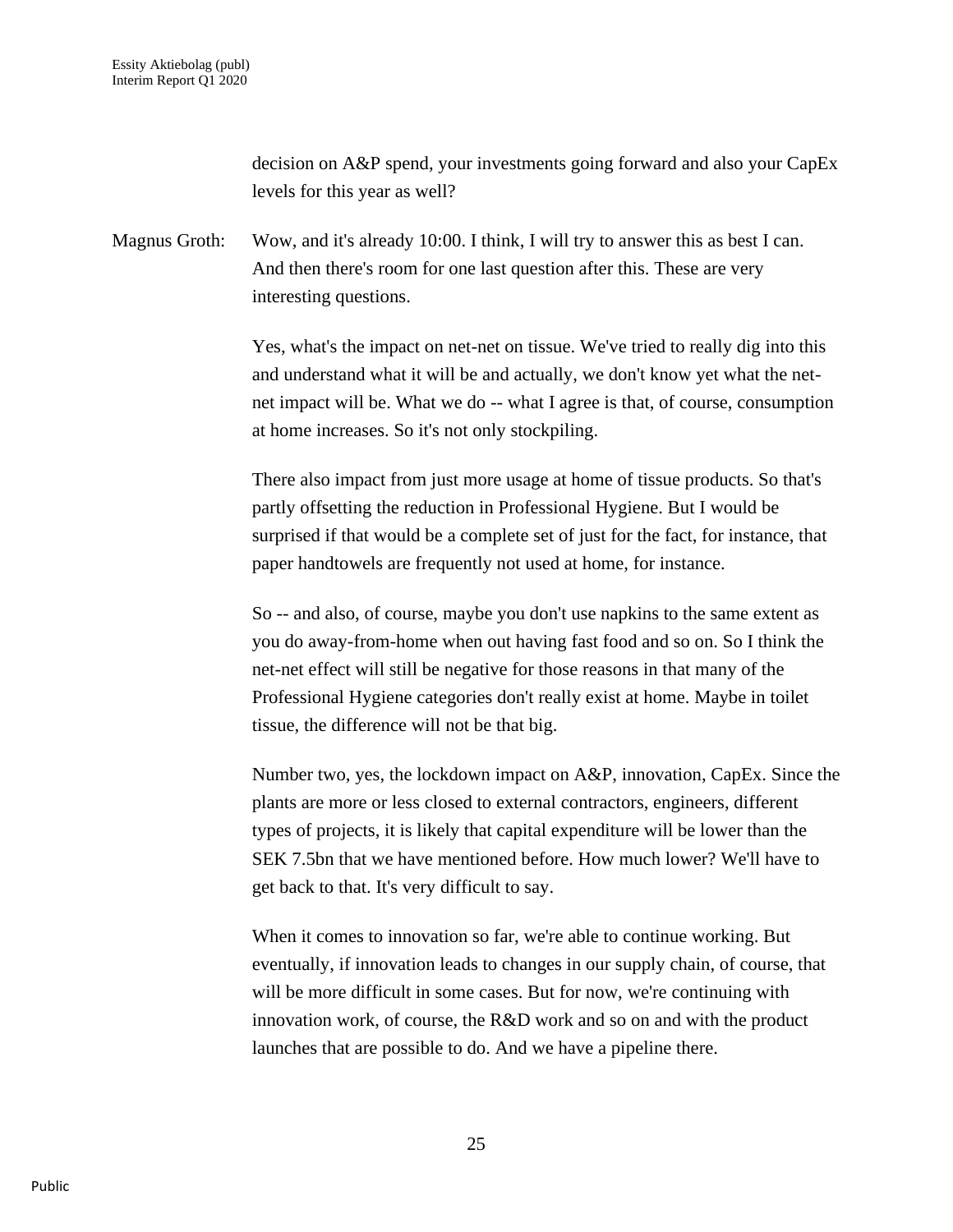And A&P, where we were expecting and I think also forecasting a higher A&P this year than last year, percentage-wise and also higher in the coming quarters and this quarter's, let's see where that ends up. Of course, there has not been the same need for A&P in Consumer Tissue as maybe we had expected. So I don't think it's going to be higher rather, if anything, lower, but too early to tell.

- Faham Baig: Could I follow-up with one question, please. On Consumer Tissue, would it be fair to assume that the current supply is lagging behind the current end market demand? And if so, how are you looking to bridge that gap going forward?
- Magnus Groth: No, there is enough supply, for sure, for the demand, then there might be some variations in the supply chain, if -- depending on where the stockpiling has taken place, if it's in the homes or with the retailers or -- which, I don't think or with distributors and so on. But there's not a lack of supply.
- Fredrik Rystedt: Maybe to add, Magnus, I guess, the inventory levels are quite low. At least it's our perception that inventory levels are quite low with perhaps retailers, distributors and also our own inventory, to some degree, is -- so part of the increase that you mentioned has been met with lower inventories generally. And of course, there is a rebuild that will happen.

Magnus Groth: That's a good point.

Magnus Groth: Operator, could we have one last short question, please, before we sum up.

Operator: Your last question comes from the line of Karri Rinta from SHB.

Karri Rinta, Karri Rinta, Handelsbanken. In your EBITA deviation analysis, you have the Handelsbanken: other line, and it's minus 19 for the first quarter. Could Fredrik, maybe go a little bit deeper into the minus 19, and maybe single out some of the biggest items and say, as much as possible about the outlook?

Fredrik Rystedt: Sorry, the other line?

Karri Rinta: EBITA, so earnings, so minus 19 year-on-year?